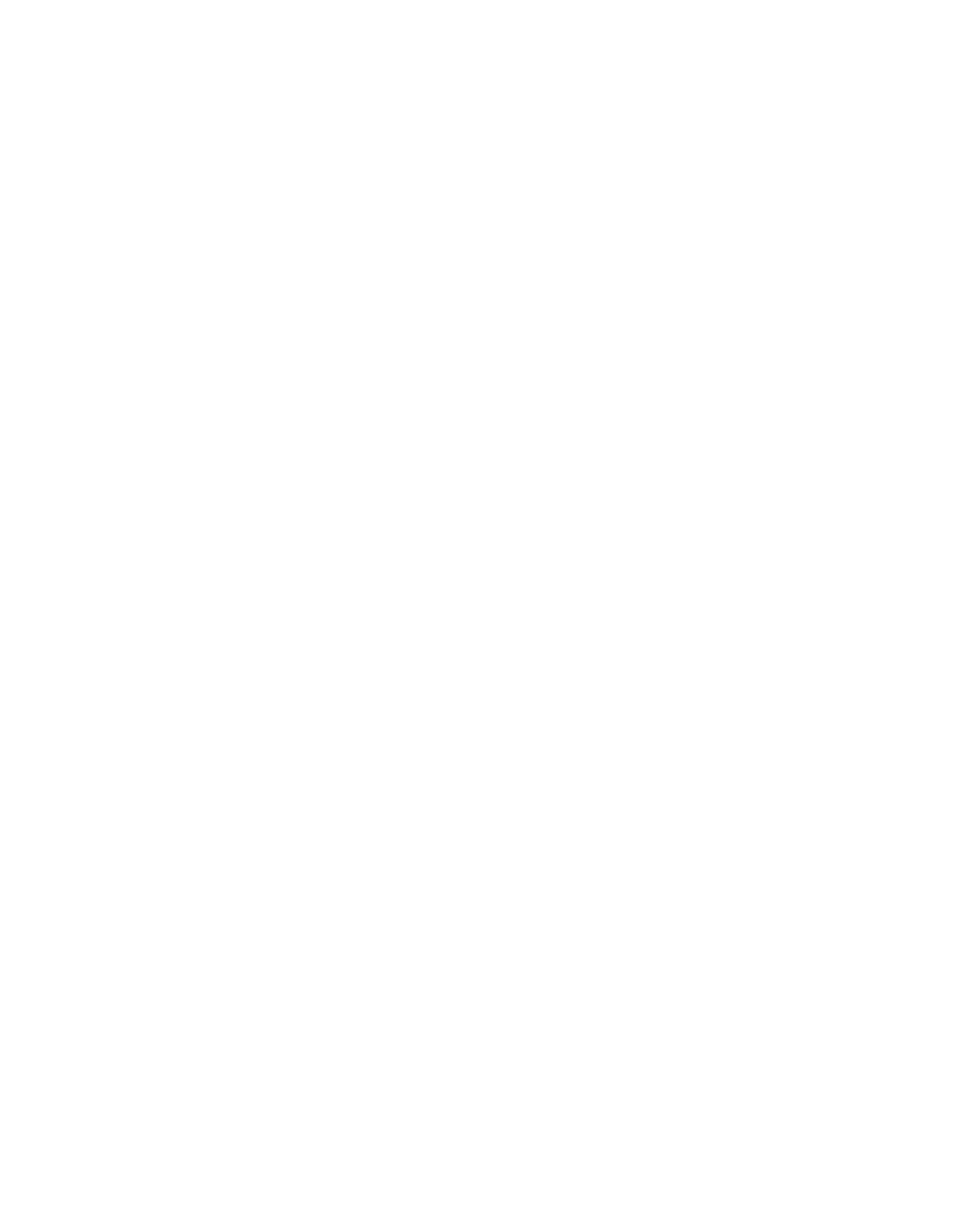**EUROPEAN UNIVERSITY INSTITUTE, FLORENCE MAX WEBER PROGRAMME**

*The Role of log Transformation in Forecasting Economic Variables* 

# **HELMUT LÜTKEPOHL FANG XU**

EUI Working Paper **MWP** 2009/06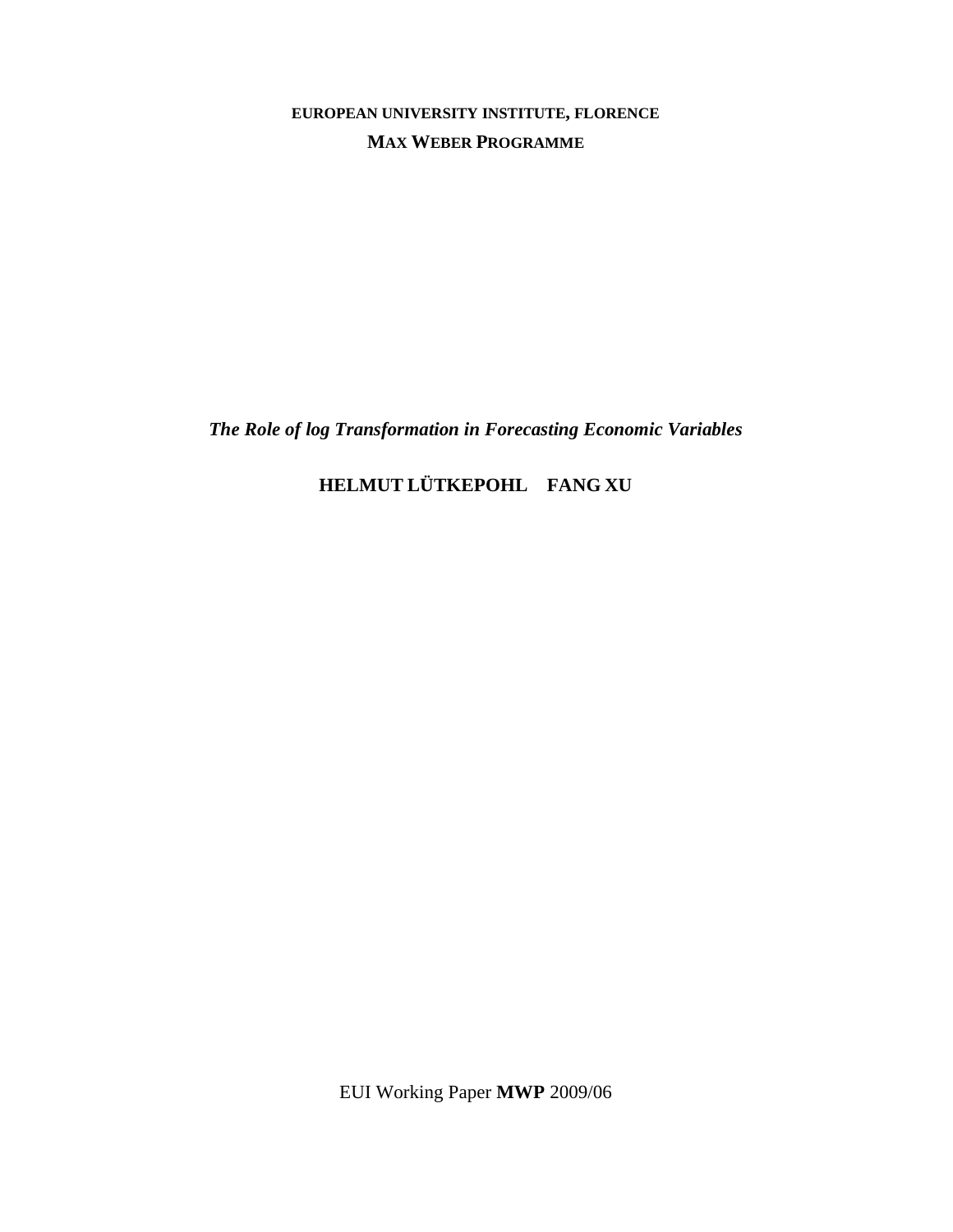This text may be downloaded for personal research purposes only. Any additional reproduction for other purposes, whether in hard copy or electronically, requires the consent of the author(s), editor(s). If cited or quoted, reference should be made to the full name of the author(s), editor(s), the title, the working paper or other series, the year, and the publisher.

The author(s)/editor(s) should inform the Max Weber Programme of the EUI if the paper is to be published elsewhere, and should also assume responsibility for any consequent obligation(s).

ISSN 1830-7728

© 2009 Helmut Lütkepohl and Fang Xu

Printed in Italy European University Institute Badia Fiesolana I – 50014 San Domenico di Fiesole (FI) Italy www.eui.eu cadmus.eui.eu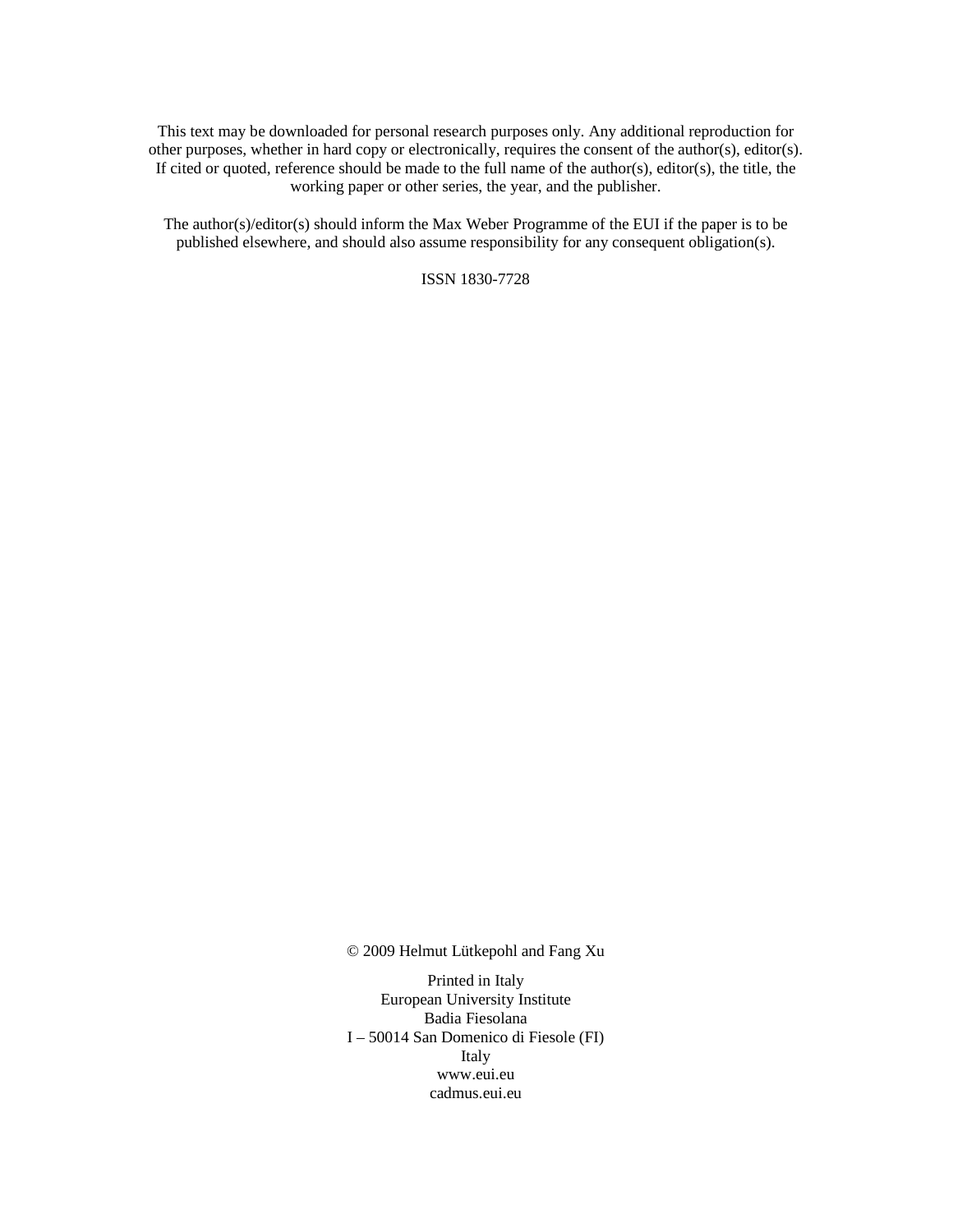#### **Abstract**

For forecasting and economic analysis many variables are used in logarithms (logs). In time series analysis this transformation is often considered to stabilize the variance of a series. We investigate under which conditions taking logs is beneficial for forecasting. Forecasts based on the original series are compared to forecasts based on logs. It is found that it depends on the data generation process whether the former or the latter are preferable. For a range of economic variables substantial forecasting improvements from taking logs are found if the log transformation actually stabilizes the variance of the underlying series. Using logs can be damaging for the forecast precision if a stable variance is not achieved.

#### **Keywords**

Autoregressive moving average process, forecast mean squared error, instantaneous transformation, integrated process, heteroskedasticity.

**JEL classification**: C22

#### **Acknowledgements:**

We thank Gunnar Bardsen, Antoni Espasa and the participants of a workshop at CORE, where this paper was presented, for useful comments and discussions of an earlier draft. Financial support of Fritz Thyssen Stiftung (Az.10.08.1.088) is also gratefully acknowledged.

Helmut Lütkepohl Department of Economics, European University Institute Via della Piazzola 43, I-50133 Firenze, ITALY email: helmut.luetkepohl@eui.eu

Fang Xu Max Weber Programme, European University Institute Via delle Fontanelle 10, I-50014 San Domenico di Fiesole, ITALY email: fang.xu@eui.eu Institute for Statistics and Econometrics, Christian-Albrechts-University of Kiel Olshausenstr. 40-60, 24118 Kiel, Germany email: fangxu@stat-econ.uni-kiel.de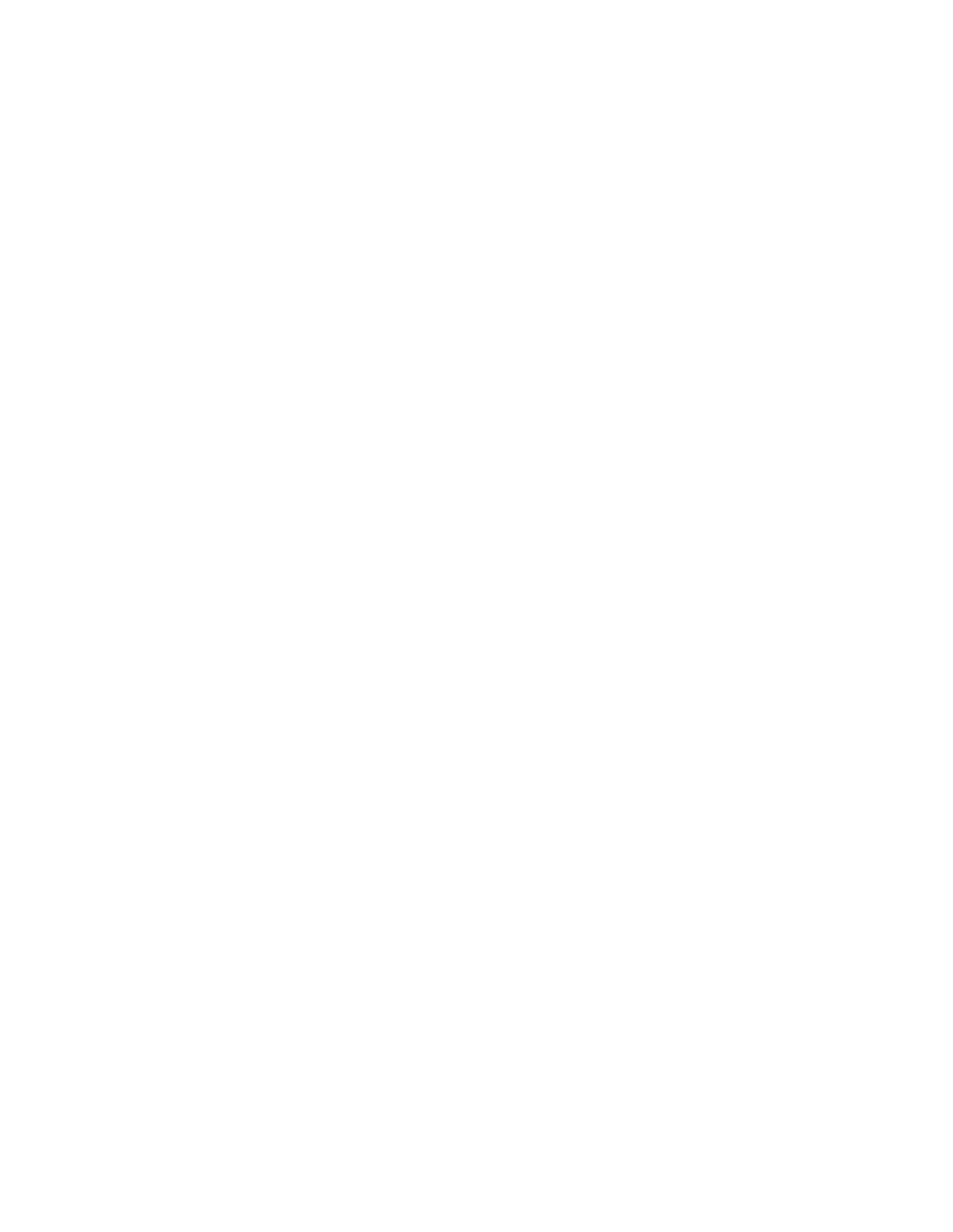## 1 Introduction

Many variables are used in logarithms (logs) in economic studies because this transformation is deemed appropriate for one reason or another. From the point of view of univariate time series modelling the log transformation may be used because a transformed version of the variable of interest may be better modelled with standard linear autoregressive integrated moving average (ARIMA) processes. For example, a logarithmic transformation is often employed to obtain a more homogeneous variance of a series. In this study we investigate the implications of using log transformations for forecasting the original variable. If the log series is well described by an ARIMA model, optimal forecasts can be easily obtained for the log series. Of course, one may reverse the log transformation by applying the exponential function to the forecasts and thereby obtain a forecast of the original variable. This approach has a drawback in the present situation, however. It is well-known that an instantaneous nonlinear transformation applied to the optimal forecast of a variable may not result in the optimal forecast of the transformed variable (Granger and Newbold, 1976). In particular, if optimal forecasts of the logs are available, converting them to forecasts for the original variable by applying the exponential function is in general not optimal.

In the study we compare different forecasts for variables which are typically used in logs in economic models. The following forecasts are compared: (1) An ARIMA forecast for the original variable without the log transformation. This forecast is not implausible because ARIMA models capture the conditional mean, which is what is important for point forecasts. The log transformation is typically used to stabilize the variance and hence has an impact on the second moments. (2) An ARIMA forecast based on the logs of the series, where the forecast of the original series is obtained by applying the exponential function to the forecast of the log series. (3) The forecast for the log series obtained under (2) is converted to a forecast for the original series by a more sophisticated transformation which gives a more efficient forecast under ideal conditions.

We conduct a simulation experiment to investigate the performance of the different forecasts under controlled conditions and we also use the three predictors to forecast a range of economic variables. It is found that the log transformation can lead to substantial reductions in forecast mean squared error (MSE) if taking logs really leads to a more stable variance of the series of interest. On the other hand, if the log transformation is applied but does not make the variance more homogeneous, using it can be damaging to the forecast precision.

The paper is organised as follows. In the next section the models and forecasts are summarized formally and some related results regarding the efficiency of different forecasts are reviewed. In Section 3 the results of simulation experiments are reported, and in Section 4 a forecast comparison for a set of economic variables is presented. Finally, Section 5 concludes. Detailed data sources are given in an Appendix.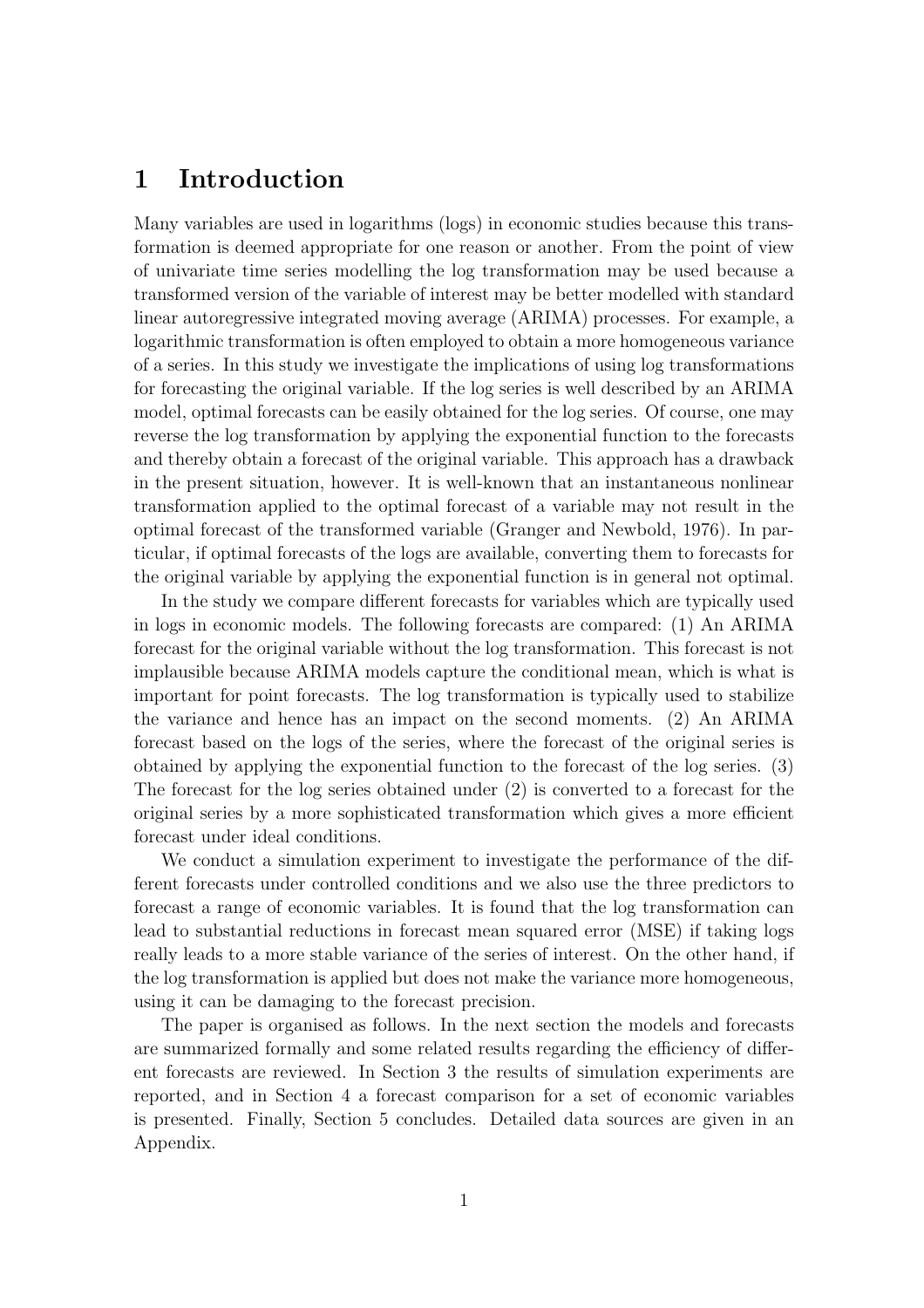## 2 The Predictors

#### 2.1 Stationary Processes

Let  $x_t = \log y_t$  be the natural logarithm of the univariate time series variable  $y_t$  and suppose that  $x_t$  is generated by a stationary  $ARMA(p, q)$  process,

$$
\alpha(L)x_t = \nu + \theta(L)\varepsilon_t,\tag{2.1}
$$

where  $\nu$  is a constant,  $\alpha(L)$  and  $\theta(L)$  are polynomials in the lag operator, L, of orders p and q, respectively, and  $\varepsilon_t \sim i.i.d.\mathcal{N}(0, \sigma_{\varepsilon}^2)$  is Gaussian white noise. In practice, there may be other deterministic terms such as seasonal dummy variables or deterministic trends. Although the analysis can be easily generalized to account for such terms, we ignore them because in this study we focus on the stochastic part of the data generation process (DGP).

Granger and Newbold (1976) show that the process  $y_t$  is in fact stationary if  $x_t$ has this property. They also show that  $y_t$  is a finite order MA process of maximum order q if  $x_t \sim MA(q)$ . If, however,  $x_t$  is a mixed  $ARMA(p, q)$  process with nontrivial AR part  $(p > 0)$ , then the covariance structure becomes more complicated. In any case, it is possible that an h-step forecast for  $y_{t+h}$  given  $y_t, y_{t-1}, \ldots$ , is based on an ARMA model fitted to the variable of interest,  $y_t$ . The forecast obtained in this way by using the usual forecasting formula is denoted by

 $y_{t+h|t}^{lin}$ .

This may be the optimal *linear* forecast for  $y_{t+h}$ , e.g. if  $x_t$  is a zero-mean finite order MA process. In the following we refer to a forecast based on an ARMA or ARIMA model for the original  $y_t$  variable as a *linear forecast*.

Another plausible forecast for  $y_{t+h}$  may be obtained via  $x_t$ . Because  $x_t$  is a stationary Gaussian ARMA process, the usual forecasting formulas result in a conditional expectation, which is the optimal (minimum MSE) predictor. We use the notation

$$
x_{t+h|t} = E(x_{t+h}|x_t, x_{t-1}, \dots).
$$

This forecast is unbiased, i.e. the forecast error has mean zero and its variance, denoted by  $\sigma_x^2(h)$ , equals the forecast MSE. A naive h-step forecast for  $y_{t+h}$  may be based on  $x_{t+h|t}$  by reversing the log transformation,

$$
y_{t+h|t}^{nai} = \exp(x_{t+h|t}).
$$
\n(2.2)

Granger and Newbold (1976) call this forecast naive because it is not the optimal forecast. They show that in this case the optimal forecast is

$$
y_{t+h|t}^{opt} = \exp(x_{t+h|t} + \frac{1}{2}\sigma_x^2(h)).
$$
\n(2.3)

The forecasts  $y_{t+h|t}^{lin}$ ,  $y_{t+h|t}^{nai}$  and  $y_{t+h}^{opt}$  $t_{t+h|t}^{opt}$  are compared in the following.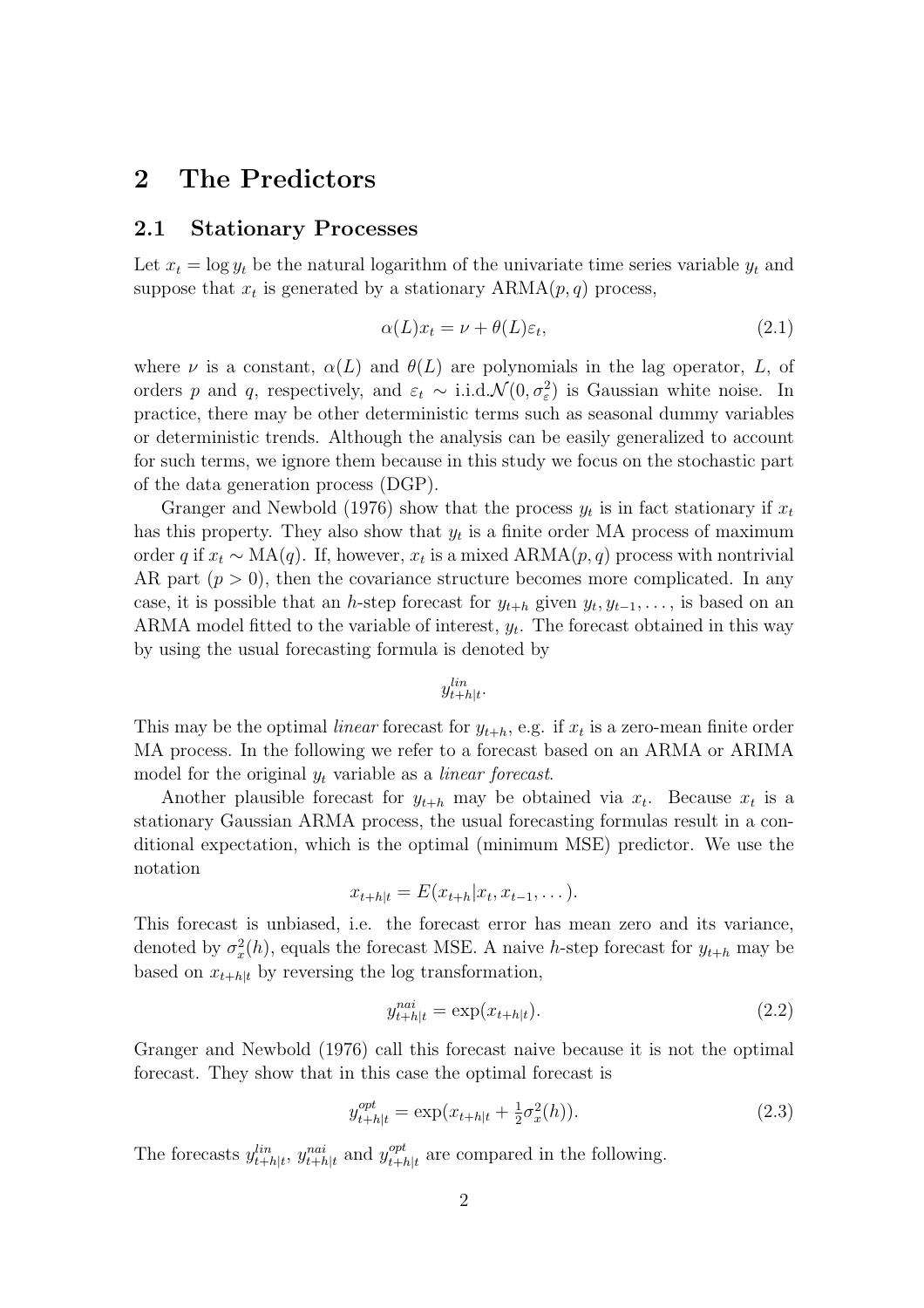#### 2.2 Integrated Processes

As usual, we define the variable  $y_t$  to be integrated of integer order d  $(I(d))$ , if its DGP is nonstationary but the DGP of the d times differenced variable is stationary, while differencing  $d-1$  times will not suffice to achieve stationarity. Suppose that the original variable,  $y_t$ , is  $I(d)$ . In principle one may in this case use all the predictors that we considered in the foregoing. Rather than ARMA models we shall use ARIMA models, however. Apart from that, the same predictors can be used. In the following we only consider the  $I(1)$  case; that is, all integrated variables are  $I(1)$  for convenience because that is the most important case from a practical point of view.

If the transformed variable  $x_t = \log y_t$  is integrated, the situation becomes a bit more complicated. Typically, if  $y_t$  needs to be transformed to obtain a Gaussian ARIMA process, it may not have the usual characteristics of an  $I(1)$  variable, as pointed out by Granger and Hallman (1991). These authors note that the autocorrelations of  $y_t = \exp x_t$  may decay more quickly than for an  $I(1)$  variable if  $x_t$  is a random walk, i.e. a simple  $I(1)$  variable. Moreover, the usual Dickey-Fuller and augmented Dickey-Fuller tests for unit roots have quite different distributions from the standard ones when applied to  $y_t$ . Thus, it may well be that  $y_t$  is not classified as  $I(1)$  if  $x_t = \log y_t$  is clearly found to be  $I(1)$ .

Although this problem may occur in practice and may lead a forecaster to proceed differently in some cases, in general, the leading approach still seems to be that an ARIMA model is fitted and there is also a good chance that  $y_t$  is classified as  $I(1)$ if  $x_t$  is  $I(1)$ . Therefore, in Section 4, where we consider real economic time series, we focus on series for which the original and the logs are likely to be classified as integrated. Before we look at actual economic series, in the next section we study the performance of the predictors in a controlled simulation environment to get a feeling for what to expect in actual applications.

## 3 Simulation Comparison of Forecasts

In this section we use a simulation experiment to compare the three predictors introduced in Section 2. We consider two different situations. In the first set of simulations we generate  $x_t$  by an ARI process so that the variances of the logs of  $y_t = \exp(x_t)$  are indeed homogeneous. In contrast, in a second set of simulations we generate  $y_t$  by an ARI process. Hence, the log transformation is applied even through  $y_t$  already has a homogeneous variance.

## 3.1 Linear DGP of the log Series

We first use an AR(1) process for the first differences of  $x_t$ , i.e., an ARI(1,1) process, to simulate  $x_t$ . In other words, denoting the differencing operator by  $\Delta (= 1 - L)$ ,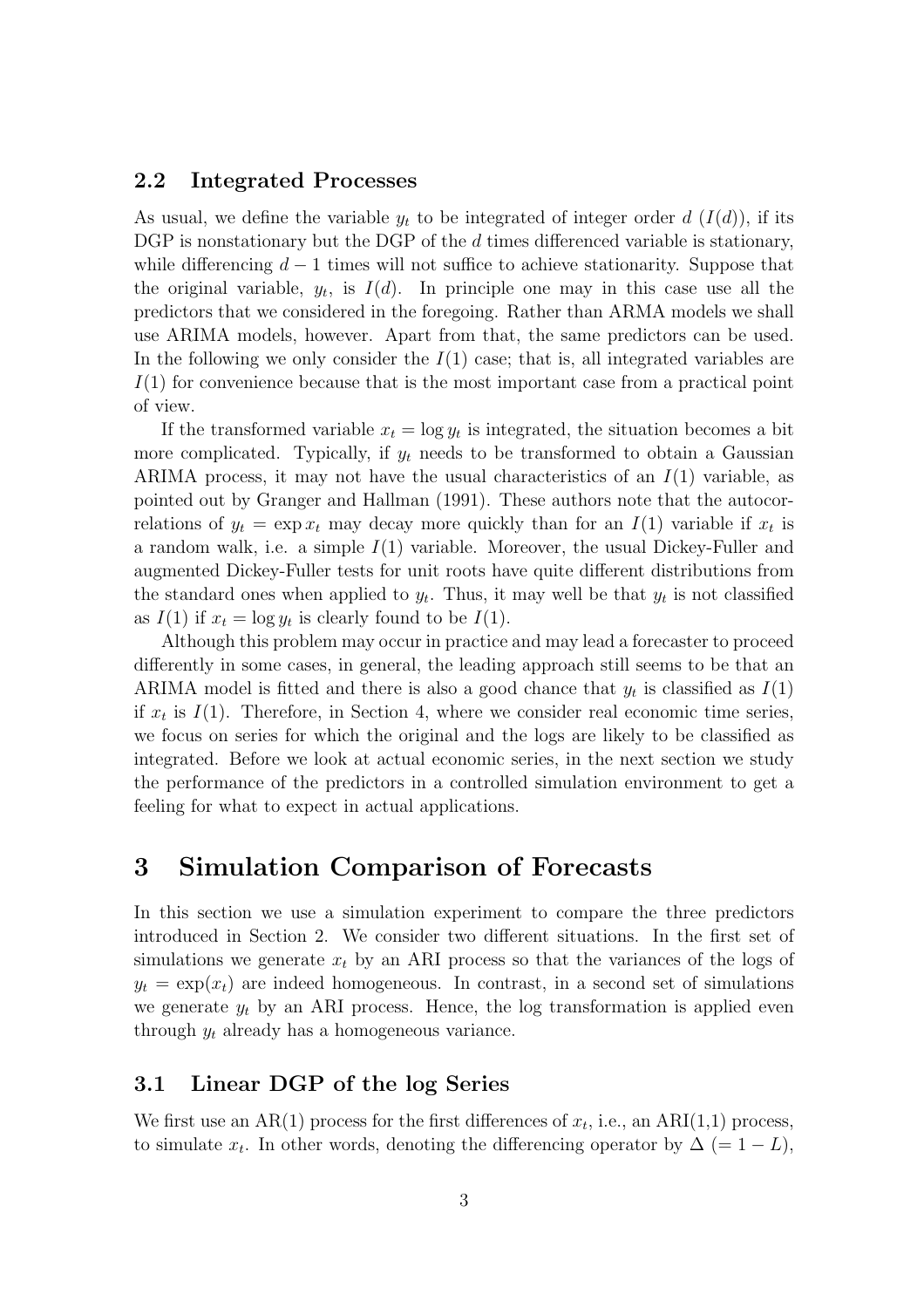our DGP has the form

$$
\Delta x_t = \nu + \rho \Delta x_{t-1} + \varepsilon_t, \quad t = 1, 2, \dots,
$$
\n(3.1)

with  $x_0 = x_{-1} = 0$ ,  $\rho = -0.9, -0.5, 0, 0.5, 0.9$ .  $\nu$  is a constant term which induces a drift in the levels of the integrated  $x_t$  series and  $\varepsilon_t$  is independent, identically normally distributed with zero mean and variance  $\sigma_{\varepsilon}^2$ , i.e.  $\varepsilon_t \sim \text{i.i.d.}\mathcal{N}(0, \sigma_{\varepsilon}^2)$ . Samples of size  $T = 40$  and 80 are considered and 4 post-sample values are generated additionally to evaluate the forecasts. Furthermore, we discard 50 values at the beginning of each sample to alleviate start-up effects and we add as many pre-sample values to each sample as needed for model selection and estimation. Thus, T is the net sample size for the levels series. Note, however, that the net sample size for the differenced series is  $T - 1$  because one observation is lost by taking first differences. The variable  $y_t = \exp(x_t)$  is computed from the generated  $x_t$  series.<sup>1</sup>

To simulate an approach which is used in applied work, we fit only  $AR(p)$  processes with an intercept to the first differences of  $x_t$  and  $y_t$ . The three forecasts for  $y_t$  as summarized in Section 2 are computed for forecast horizons up to  $h = 4$ . The AR orders are chosen by model selection criteria. More precisely, we use the very parsimonious SC (Schwarz, 1978) and the more profligate AIC (Akaike, 1973) to choose the lag orders (see also Lütkepohl  $(2005, Section 4.3.3)$  for a more detailed discussion of the model selection criteria). We use maximum lag orders of 4 and 6 for samples of size  $T = 40$  and 80, respectively, in the selection procedure. We also experimented with other maximum orders. For our DGPs, small changes in the maximum AR order did not change our main results.

The forecast error variances required for the optimal forecasts are estimated as follows. Let  $\hat{\alpha}_1, \ldots, \hat{\alpha}_{p+1}$  be the estimated coefficients of an AR( $p+1$ ) model for the levels variables. The AR operator is  $1 - \hat{\alpha}_1 L - \cdots - \hat{\alpha}_{p+1} L^{p+1} = \hat{\rho}(L) (1 - L)$ , where  $\hat{\rho}(L)$  is the estimated  $AR(p)$  polynomial of the series in differences. Furthermore, let  $\rho(L)$  is the estimated  $\text{An}(p)$  polynomial of the series in differences. Furthermore, for  $\hat{\sigma}_{\varepsilon}^2 = (T - 1 - p)^{-1} \sum_{t=2}^{T} \hat{\varepsilon}_t^2$  be the corresponding estimator of the residual variance. Then we set  $\phi_0 = 1$ , compute

$$
\hat{\phi}_i = \sum_{j=1}^{\min(i,p+1)} \hat{\phi}_{i-j} \hat{\alpha}_j
$$

recursively for  $i = 1, 2, \ldots$ , and determine the estimator for the h-steps ahead forecast error variance as

$$
\hat{\sigma}_x^2(h) = \hat{\sigma}_\varepsilon^2 \sum_{i=0}^{h-1} \hat{\phi}_i^2 \tag{3.2}
$$

(see Lütkepohl  $(2005, Section 6.5)$  for a justification). We compute forecast MSEs on the basis of 10,000 replications of the experiment.

<sup>&</sup>lt;sup>1</sup>All computations are performed with MATLAB programs.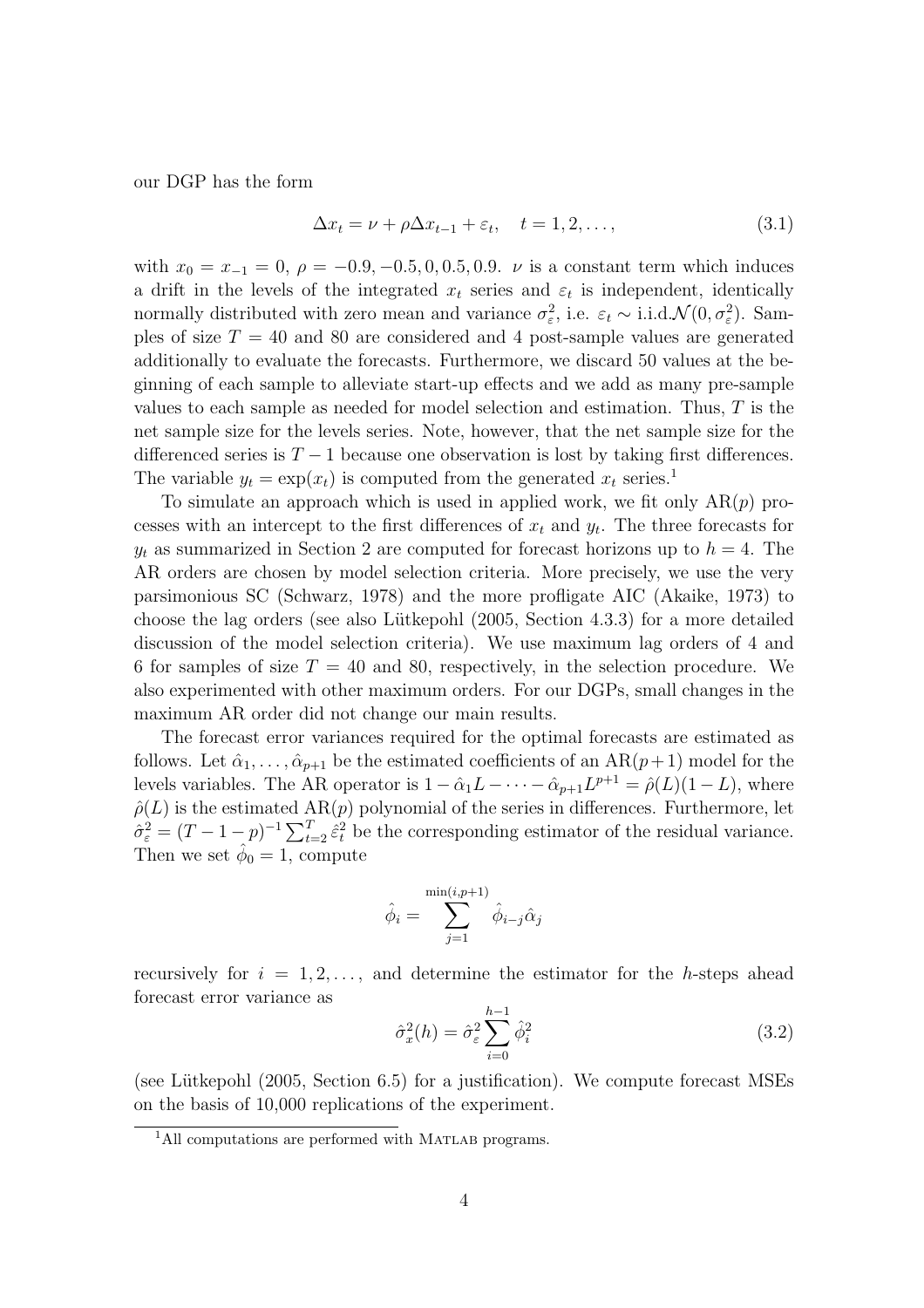The results of simulation experiments with different parameter values are presented in Tables 1 and 2. The parameter values are chosen so that they are roughly in line with some of the AR models used for the actual economic variables in Section 4. In particular, small values of the residual variance  $\sigma_{\varepsilon}^2$  and the drift parameter  $\nu$  are typical in practice when ARIMA models are fitted to logs of economic time series. In Table 1 MSEs of naive forecasts relative to linear forecasts are given for sample sizes of  $T = 40$ . The AR order is selected by SC. Numbers greater than one indicate that the MSE of the naive forecast is larger than that of the linear forecast. It will be noticed that there are some numbers greater than one in Table 1. Notably, for a zero drift term using logs does not help to improve the forecasts except that the AR coefficient has a large positive value,  $\rho = 0.9$ . The losses due to using logs are minimal, however. The largest loss in Table 1 for  $\nu = 0$  is obtained when  $\rho = 0.5$ ,  $\sigma_{\varepsilon}^2 = 0.001$  and 4-steps ahead forecasts are considered. Even in that case, the MSE of the naive forecast is only about 5% larger than that of the linear forecast. Of course, if the drift is zero, it is possible that  $x_t$  is a time series of negative values and applying the exponential function may actually reduce the variability of the series. In turn, applying the log transformation to  $y_t$  may not result in sizable improvements in the homogeneity of the variance. In that case, using the log series may not improve the forecasts.

The situation is quite different if the drift term is positive. Then, depending on the residual variance, the AR coefficient  $\rho$  and the forecast horizon, the efficiency gains from using logs can be dramatic. For example, for  $\sigma_{\varepsilon}^2 = 0.001$ ,  $\rho = 0.9$  and forecast horizon  $h = 4$ , the MSE of the linear forecast is more than 10 times as large as that of the naive forecast if the drift parameter  $\nu = 0.02$ . In fact, in general, if using logs is beneficial for the forecast precision, the gains tend to increase with the forecast horizon. Also, for a given residual variance, a larger drift value and a larger  $\rho$  tend to make the log transformation more beneficial; in other words, they improve the forecast MSE of the naive forecast relative to the linear one. This result may not be too surprising because a larger drift term induces more irregularity in the variances of  $y_t = \exp(x_t)$ . For example,  $x_t$  tends to increase more rapidly if the drift term is larger. Hence, the magnifying effect of the exponential function for positive values induces more heteroskedasticity in  $y_t$ . Thus, the overall conclusion from the results in Table 1 is that the log transformation helps to improve forecasts a bit, or even substantially if it actually has a sizable stabilizing effect on the variance of the series of interest,  $y_t$ .

This conclusion turns out to be robust in various dimensions. For example, we have also used the AIC criterion for AR order selection. The resulting relative forecast MSEs are very similar to those in Table 1. This may not be very surprising given the simple AR structure of the DGP. Although we have not checked this, one may guess that AIC and SC selected the same AR orders in the vast majority of cases. We also considered a larger sample size of  $T = 80$ . For zero drift term,  $\nu = 0$ , the results are again similar to the corresponding ones in Table 1. For  $\nu > 0$ ,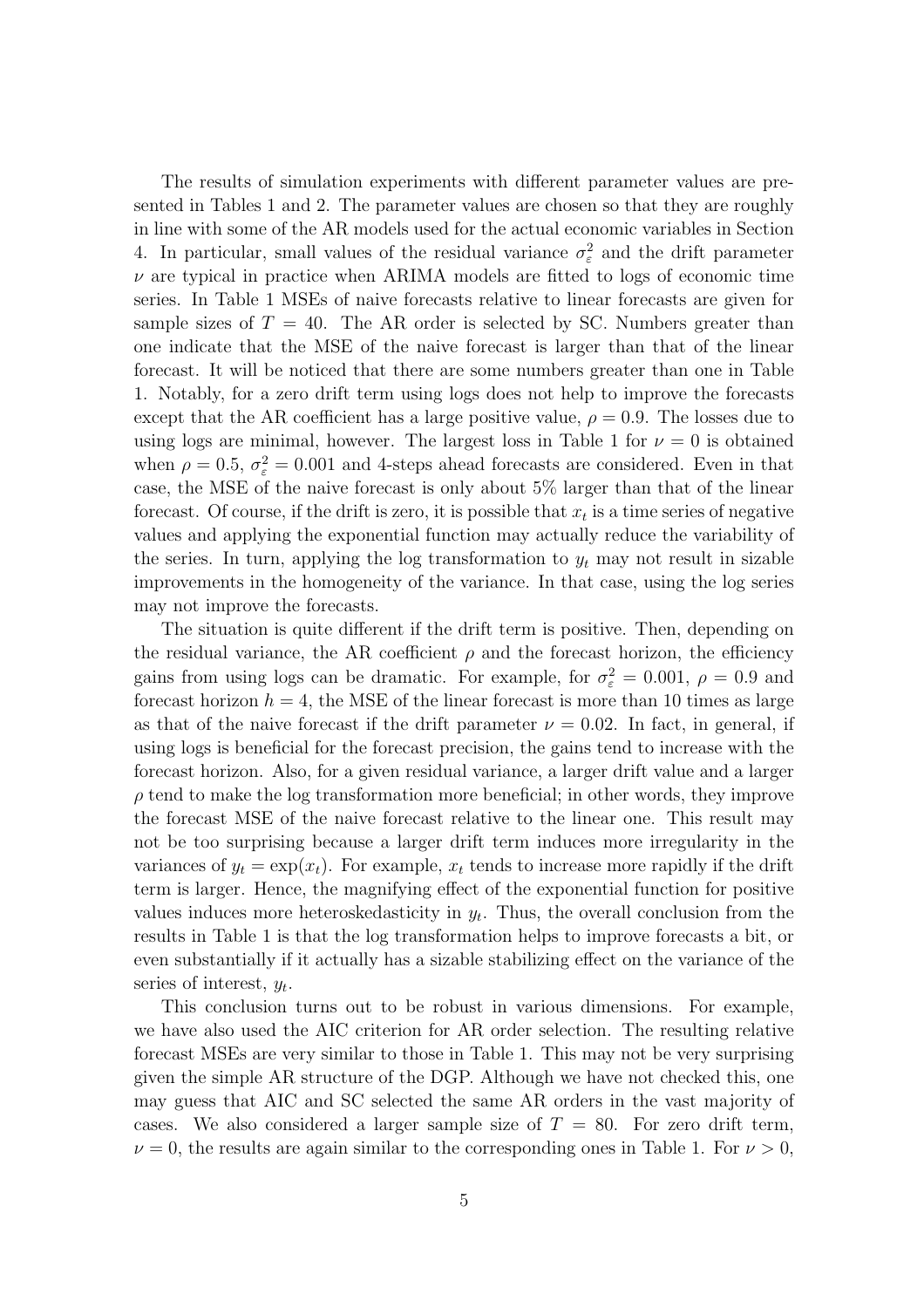the relative performance of the naive forecast tends to improve, however, in some situations.

Of course, so far we have just compared the linear forecast to its naive competitor, which is theoretically inferior to the optimal forecast. In practice it is not clear that the optimal forecast actually outperforms the other two predictors because the forecast error variance which is used in the forecast transformation is unknown and has to be replaced by an estimate. Using the estimate from  $(3.2)$  does not in fact improve the forecast precision much over the naive one, if at all. This can be seen in Table 2, where the MSEs of the optimal forecasts relative to the naive ones are presented. Clearly, the numbers tend to be very close to, but still slightly larger than, one. This holds across all forecast horizons, drift terms and error variances. In fact, the results in Table 2 are invariant to the value of the drift parameter ν. Therefore we report results only for  $ν = 0$ . Given these simulation results, in applied forecasting the optimal forecast may not be of great value. At least, it does not improve the forecast MSEs in the experimental situations which we consider here.

The DGPs considered so far favour the forecasts based on logs because this transformation has the potential to make the variance more stable. One may, of course, also wonder how much can be lost by applying the log transformation when the variance is stable already. This question is considered next.

#### 3.2 Linear DGP of the Series of Interest

To investigate whether the log transformation can be damaging to the forecast precision if it does not stabilize the variance, we perform another experiment where we generate the variable of interest,  $y_t$ , by an ARI process and we apply logs to obtain  $x_t$ . More precisely, the DGP of  $\Delta y_t$  is an AR(1),

$$
\Delta y_t = \nu + \rho \Delta y_{t-1} + \varepsilon_t, \quad t = 1, 2, \dots,
$$
\n(3.3)

with  $y_0 = y_{-1} = 0$ , and all other quantities are specified as in (3.1). The  $x_t$ 's are generated as  $x_t = \log y_t$ . We only use processes with positive drift term,  $\nu > 0$ , to ensure positive values of  $y_t$  at least after the initial burn-in period of 50 observations, which are dropped as in the previous simulation setup. Some results based on samples of size  $T = 40$  and AR order selection by SC are reported in Table 3. Again we show MSEs of naive forecasts relative to linear forecasts.

Now all entries are greater than one, and some substantially so. Consider, for instance, the relative MSEs associated with 4-step ahead forecasts when  $\nu = 0.05$ and  $\sigma_{\varepsilon}^2 = 0.0001$ . Taking logs can lead to MSEs which are more than six times as large as those of the linear forecasts. Thus, sizeable damage can be done by taking logs if the variance of a series is stable across the sample already. In particular, longer-term forecasts based on logs can be quite poor relative to the linear ones, but even for short-term forecasts (1-step ahead) sizable losses are possible.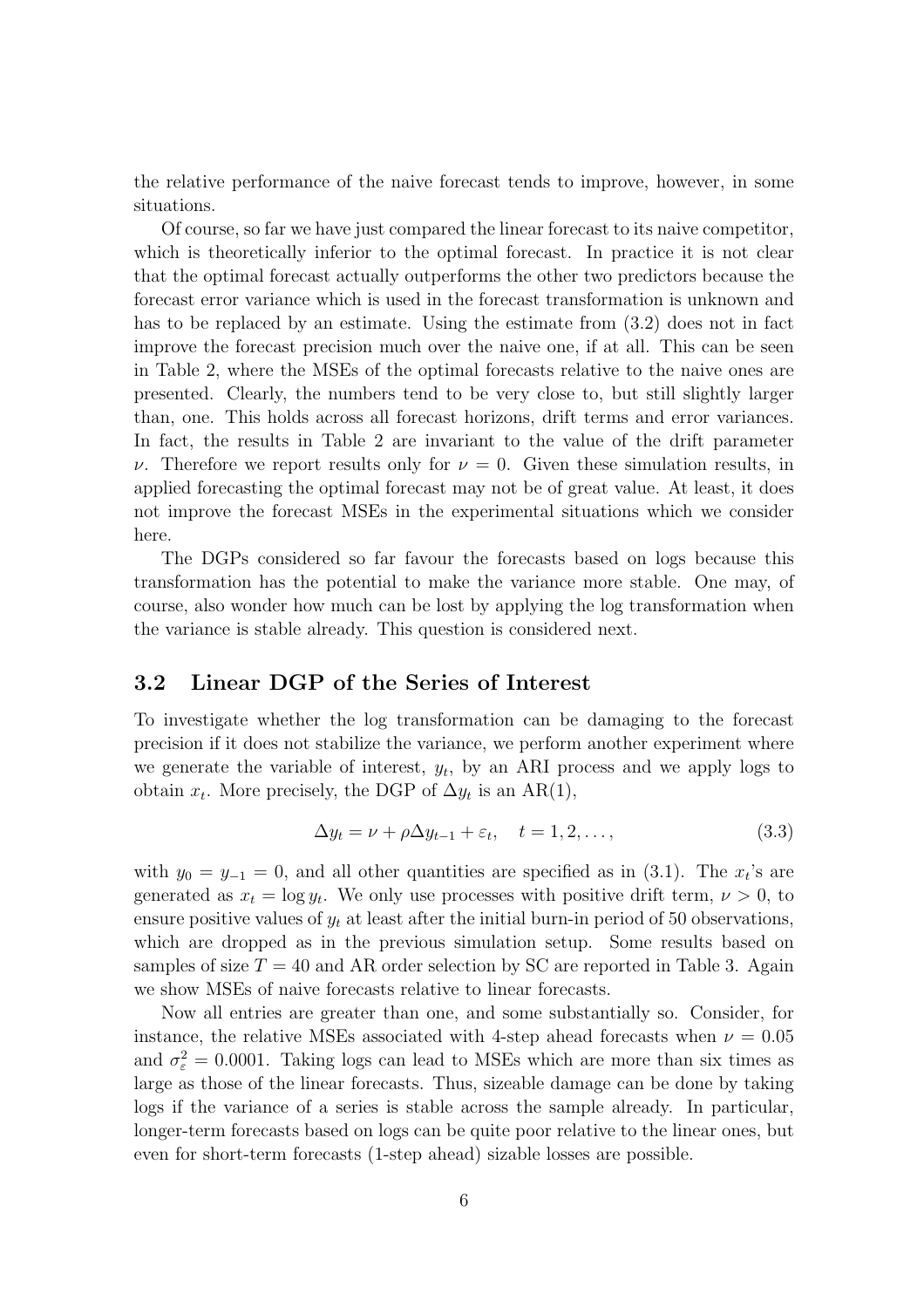Also in this case we checked the robustness of the results. For instance, we used AIC instead of SC for AR order selection and we increased the sample size to  $T = 80$ . The results remain qualitatively the same.

Thus, the overall conclusion from our simulations so far is that forecasting logs of a variable of interest first and then converting back to the original variable can lead to substantial improvements in MSE if the log transformation indeed stabilizes the variance of the DGP. If however, the variance is stable already, considerable damage can be done by forecasting logs. Our simulations also show that no substantial gains can be expected from using the optimal instead of the naive forecast. In fact, the optimal forecast with estimated forecast error variance often has a slightly larger MSE than the naive forecast. The differences are usually minimal, however. Thus, there is no compelling reason for considering the more elaborate optimal forecast.

## 4 Forecast Comparison Based on Economic Data

We consider a range of different economic time series which are often used in logs in economic modelling and compute the three different forecasts for the original variables. More precisely, we use monthly series of different stock indices as well as quarterly series of gross domestic product (GDP) and consumption for a range of countries. Although stock returns are often of interest, the level of stock indices is also of interest because the returns of many certificates are linked to the level of specific stock indices. If the returns are of interest, first differences of logs are typically considered. Hence, using logs of a stock index series is not uncommon. Similarly, in economic analyses, logs of GDP and consumption are often considered. Although forecasts of the rates of change of these series may be more important in practice, we focus on forecasting the levels in order to cover a good range of different DGPs which come up in applied work. Having a range of different DGPs is important in this context because the characteristics of the DGP are crucial for the performance of the different forecasts, as we have seen in the simulations. We first discuss the results for the stock indices and then consider the GDP and consumption series.

#### 4.1 Forecasting Stock Indices

We consider nine well-known stock indices, the Dow Jones Euro Stoxx 50, FTSE, DAX, CAC 40, Dow Jones, Nasdaq, S&P 500, Nikkei and HangSeng. The indices are related to important stock exchanges from all over the world. They measure stock prices from different regions and sectors. Moreover, they differ in how many stock prices they incorporate. Overall they cover a good range of the stock markets in the world. We use monthly series from 1990M1 to 2007M12 based on end-of-month index values. Details on the data sources are provided in Appendix B.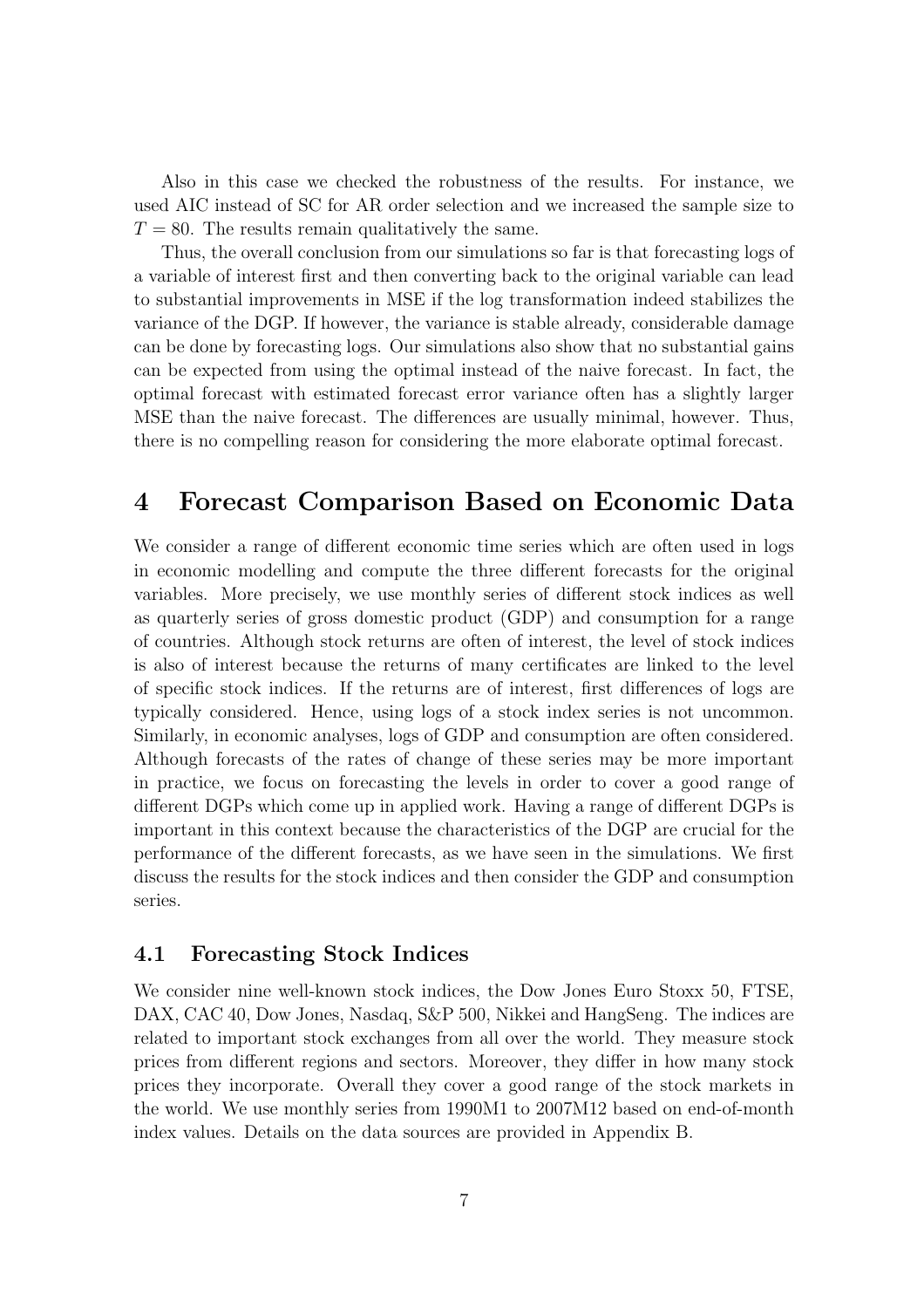The first differences and first differences of logs of all series are plotted in Figure 1. Apparently the variation in volatility is larger for the series without logs in most cases. Thus, using logs can be interpreted as a means of stabilizing the variance. However, even the first differences of logs still show considerable variation in their volatility, as one would expect for monthly financial market series. In such series conditional heteroskedasticity is often diagnosed and modelled. To ensure that our results are not driven purely by the specific period used for the forecast comparison, we report results for different forecast periods. Also, we vary the sample on which model specification and estimation are based.

Forecasts are computed by fitting AR models to the first differences of the original index series and to the first differences of logs. The AR orders are chosen by model selection criteria, as in the simulations; that is, we use the SC and the AIC for AR order selection. The maximum lag order is 4 in the selection procedure because no seasonality or higher order AR dynamics are expected in the differenced series. In fact, for the current set of series, the AR orders chosen by both model selection criteria are often zero. In efficient markets it is of course not surprising to find no predictability in the returns. Since the choice of selection criterion did not qualitatively make any difference to the results, we report relative forecast MSEs only for SC models in Table 4. In fact, the AIC results are identical for most countries and samples, and very close to the SC results when there are differences. The reason is, of course, that the AR(0) for the first differences is the dominating model. For our purposes, computing the forecasts from those models means that estimation uncertainty has only a limited impact on the results. The only estimated parameters are the drift term and the residual variance, which enters the estimator for the forecast error variance in the optimal forecast formula.

In Table 4 we report relative forecast MSEs for two alternative sample periods, three different forecasting periods, and forecast horizons  $h = 1, 3$  and 6. Thus, the forecast horizons refer to one month, one quarter and half a year. In this table the forecast MSEs of the naive forecasts relative to the linear forecasts are displayed. An asterisk indicates that the difference between the forecast MSEs is significant at the 5% level based on a two-sided modified Diebold-Mariano (DM) test (Diebold and Mariano, 1995). We use a modification which was proposed by Harvey et al. (1997) and give the precise form of the test statistic in Appendix A.

The two sample periods used in Table 4 begin in 1990M1 and 1995M1. The forecast periods start in 2001M1, 2003M1, and 2005M1 and they all end in 2007M12. Accordingly, the forecast MSEs are based on 79, 55 and 31 forecasts. Forecasts up to six steps ahead are computed based on estimated models fitted to samples of increasing length. For example, for the sample starting in 1990M1 and the forecast period 2001M1 - 2007M12, we first fit AR models using data from 1990M1 - 2000M12 (sample size 131 if the first observation, which is used for forming differences, is not counted) and we use these models to produce up to six steps ahead forecasts and corresponding squared forecast errors. Then we extend the sample length by one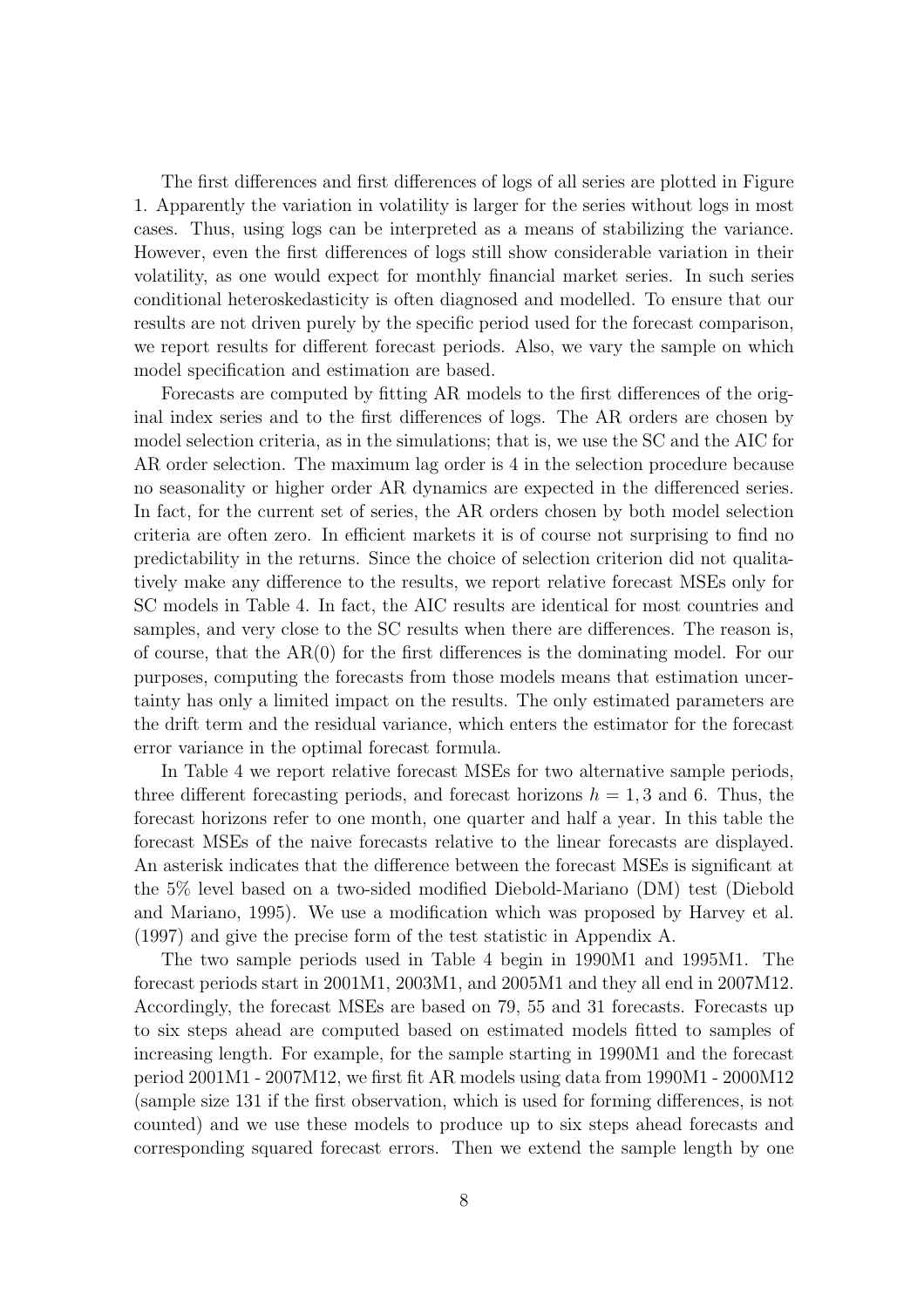and perform a new AR order selection and estimation to produce the next set of forecasts, and so on. The largest sample for estimation is achieved when the period ends in 2007M6. Thereby, we generate 79 squared forecast errors for each forecast horizon. For the shorter forecast periods starting from 2003M1 and 2005M1, only 55 and 31 forecasts, respectively, are computed in this way. We divide the sums of the squared forecast errors by the corresponding sum of squared forecast errors obtained for the original series. Thus, a value greater than one in Table 4 means that the MSE of the linear forecast is smaller than that of the naive forecast based on logs; that is, logs do not improve the forecasts, whereas a number smaller than one implies that taking logs does improve the forecasts.

It is evident that numbers smaller than one dominate in Table 4. Thus, producing forecasts on the basis of the log series is clearly beneficial. In fact, all numbers greater than one typically exceed one only by very little, while the gains from taking logs can be considerable. This is similar to the simulation results reported in Table 1. For example, the largest relative forecast MSE in Table 4 is about 1.24, which occurs for the Euro Stoxx index when the sample period starts in 1995M1 (smallest sample size 71 for model selection and estimation) and the longest forecast period 2001M1-2007M12 is considered. Here, a potential loss in forecast efficiency of about 24% is incurred by using logs. Note, however, that the difference in the two MSEs is not significant at the 5% level based on the DM test. In fact, the only significantly larger MSE from the naive forecast is obtained for the 1-step ahead forecast of the Euro Stoxx for the shorter sample period and forecast period 2001M1-2007M12. On the other hand, there are many cases where the naive forecasts produce significantly smaller MSEs than the linear forecasts. In a number of cases the relative forecast MSEs are smaller than 0.80; that is, forecast efficiency gains of more than 20% are found. For example, for the Dow Jones index using the longer sample and the shortest forecast period 2005M1-2007M12, the relative forecast MSE is 0.7445, meaning that the MSE of the naive forecast is only about 3/4 that of the linear forecast.

In fact, most forecast MSEs above one occur for the longest forecast period 2001M1-2007M12, which covers the general downturn in the stock markets in the early years of the current millennium. Had we eliminated this forecast period, the advantage of the forecasts based on logs would have been overwhelming. The results for the long forecast period show that the precision of specific forecasts is in practice considerably dependent on the sample and forecast periods. We account for this fact by reporting results for different periods.

The optimal forecasts typically have MSEs close to the naive forecasts or are slightly better. The MSEs of the optimal forecasts relative to the naive ones are shown in Table 5. Obviously, they are all very close to one, as in the simulations. In no case does the optimal forecast have an MSE more than 10% higher than the naive one. On the other hand, forecast efficiency gains of more than 10% from using the optimal forecast over the naive one are also rare. Notice, however, that with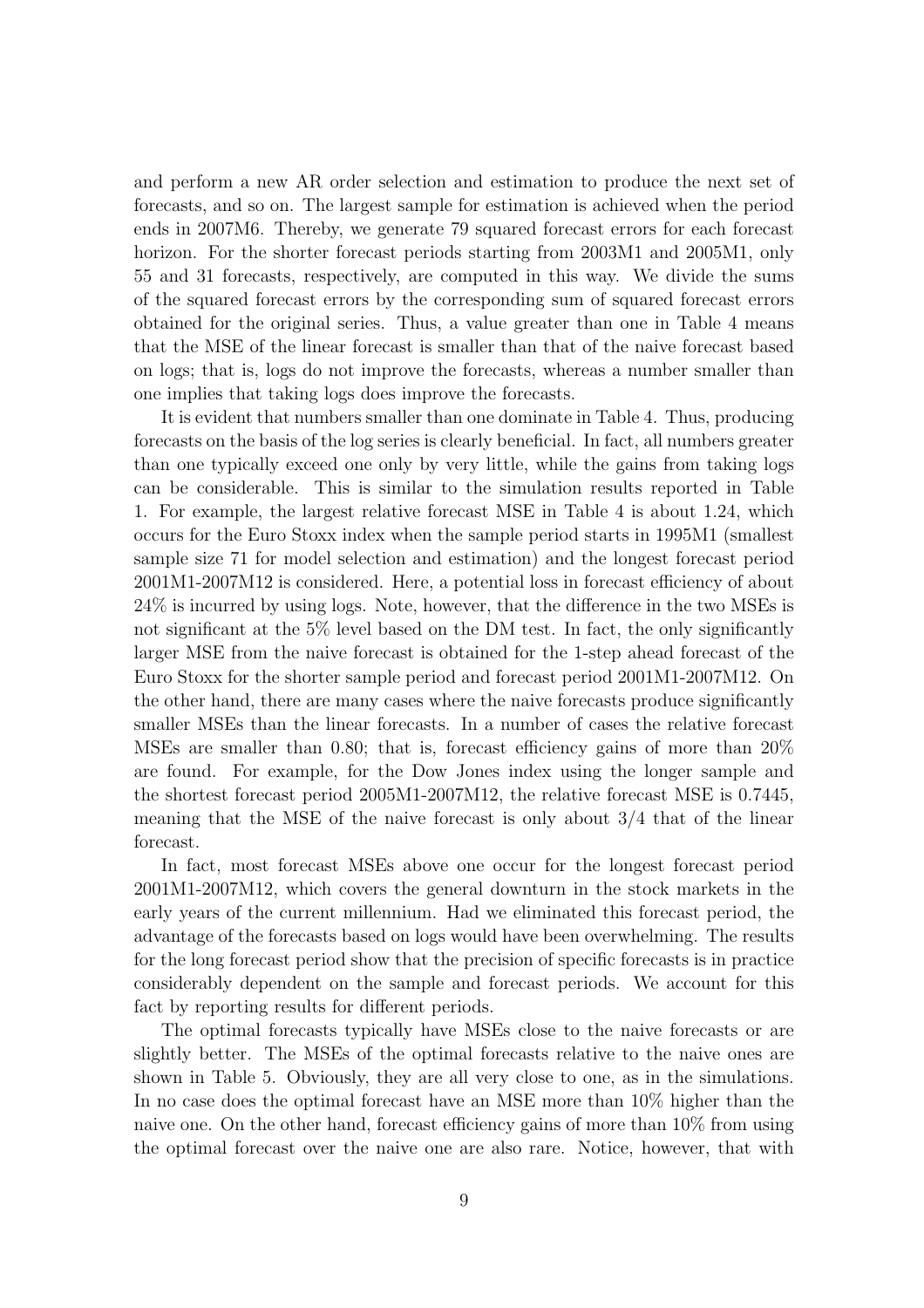one exception, all significant differences are obtained in situations when the optimal forecast is better. The only exception occurs for the Euro Stoxx when the shorter sample and a forecast period from 2001M1 - 2007M12 are used. In that case the MSE improvement from using the naive forecast is only about 1.5%. Thus, overall the optimal forecasts are approximately equally good or even slightly better than the naive forecasts for these samples and forecast periods. Hence, the gains from using logs in forecasting the stock indices would be even greater on some occasions than is seen in Table 4 had we used the optimal forecast in that table instead of the naive one. It may also be worth noting that the logs of the stock indices are not well modelled by normal distributions, whereas our optimal forecast is derived under the normality assumption.

As mentioned earlier, many of the models underlying the forecasts in Tables 4 and 5 are AR(0) models for the first differences. Hence, these results do not tell us much about the impact of estimation uncertainty in the AR parameters. Such estimation uncertainty may in particular have an impact on the optimal forecast, which involves an estimate of the forecast error variance and is thus based on the AR coefficient estimates. Therefore, we now consider series for which more dynamics in the differences and the differences of logs can be expected.

## 4.2 GDP

Seasonally adjusted quarterly GDP series from seven different OECD countries for the period 1980Q1 - 2006Q4 are investigated. The precise data sources are again given in Appendix B. Our choice of series is determined by the objective of our forecast comparison, namely to see whether taking logs is beneficial for forecasting even if forecasts of the original series are of interest. The countries are Belgium, Canada, Denmark, France, Japan, Norway and the US. Thus, we have a range of smaller, medium-size and larger countries in our set. The first differences of the original variables and the logs are plotted in Figure 2. The main criterion for including these countries is to ensure that there are no major distortions and data irregularities during the sample period. For instance, we exclude Germany because the unification in 1990 resulted in a series with a shift in that year. The shift is due to the fact that the GDP series refers to West Germany only before the unification. We could, of course, have adjusted the series in one way or another. We did not, however, want to include series for which manual adjustments on our side were necessary to ensure a reasonably good fit in order to safeguard against the critique that our results may be driven by our adjustments. Thus, we only include countries for which the GDP series both in first differences and in first differences of logs can be modelled reasonably well by low order AR processes for the entire sample period. This is also why we use data which are adjusted by some kind of official seasonal adjustment procedure. The residuals of the AR processes fitted to the series of changes (first differences of the original series) may still be heteroskedastic, however,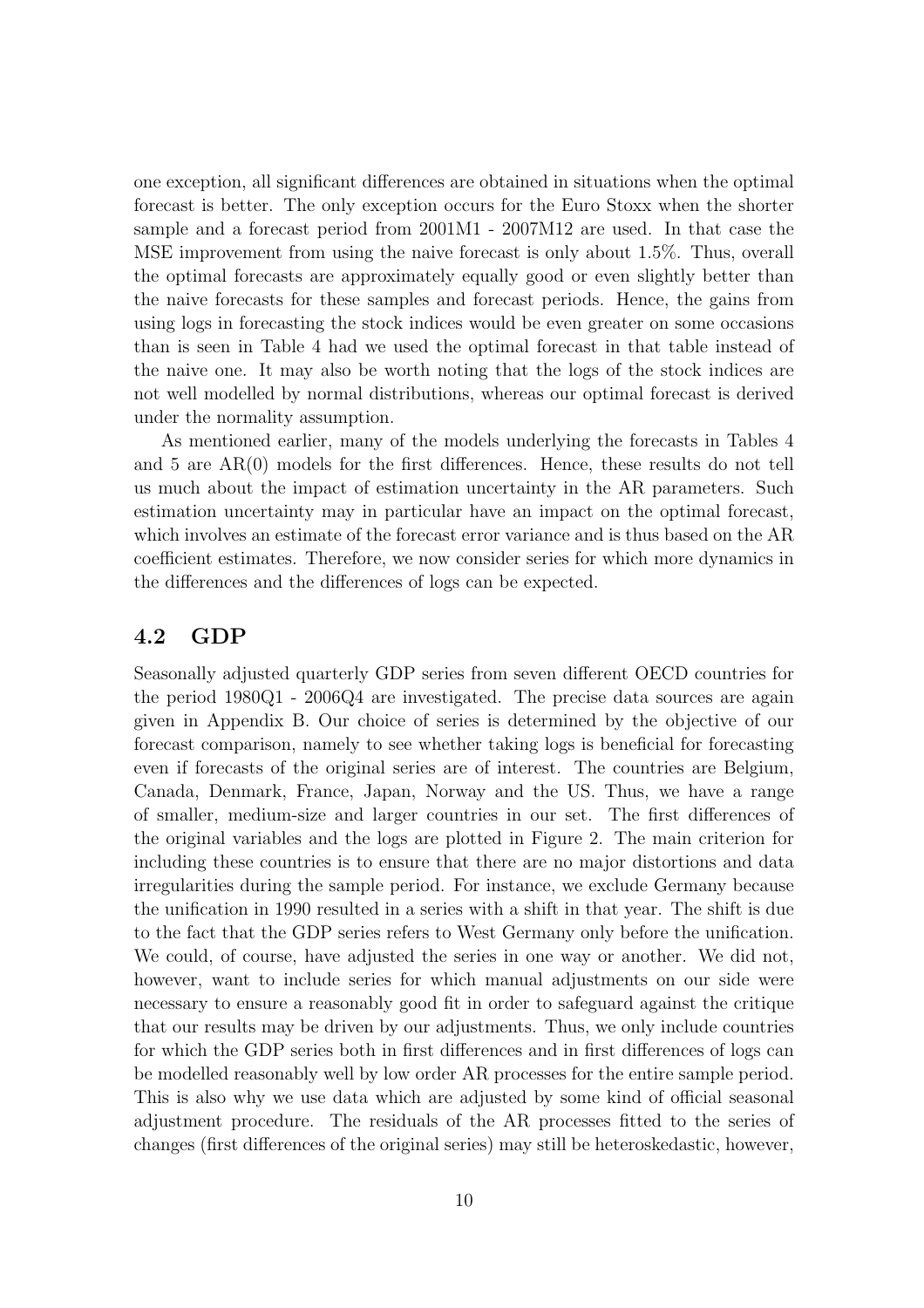which is why logs are often used. In some cases there is still some heteroskedasticity left in the series if the rates of change are considered, as can be seen in Figure 2. Again the first differences of logs on the right-hand side of the figure generally appear to have a more stable variance over the sample period, although this is not obvious in all cases. In fact, taking logs in some cases seems to lead to a change in variance which may, for example, be attributed to the great moderation. There is a substantial literature which discusses the possibility of a reduction in the volatility of US series from the middle of the 1980s onward (e.g., Sims and Zha (2006), Sims et al. (2008), Lanne and Lütkepohl (2008)). This phenomenon is also seen to some extent in the last panel in Figure 2, which shows the first differences of logs of US GDP. However, overall the log transformation seems to stabilize the variability in the GDP series considered.

The forecasts are computed as explained for the stock indices. That is, we fit AR models to the original GDP series and to their logs. The AR orders are chosen by AIC and SC model selection criteria based on increasing sample sizes for each fixed sample beginning. The maximum lag order considered is now 8 because we expect some more serial dynamics in the first differences of the series. Again we just report SC results because the AIC results are qualitatively identical. MSEs of naive forecasts relative to MSEs for linear forecasts for samples starting in 1980Q1, 1985Q1 and 1990Q1 are reported in Table 6. The MSEs for the optimal forecasts are either very close to those of the naive forecasts or they are slightly smaller. Thus, whenever a number smaller than one appears in the table, the log transformation improves the forecasts. Had the optimal forecasts been used, the improvements may have been even slightly larger. The forecast periods start either in 2000Q1 or in 2003Q1 and results for forecast horizons from one to four quarters are reported. We also used different estimation and forecast periods and found similar results, so that we believe that the results reported in Table 6 provide a good summary of the overall outcome.

The general picture in Table 6 is again in favour of using logs. In fact, Japan is the only country for which the linear forecasts have significantly smaller MSEs than the naive ones in some cases, significance being again assessed by (two-sided) DM tests at 5% level. For the other countries there are quite substantial improvements due to the log transformation, notably for longer term forecasts. Consider, for example, Belgium, where in all cases the log transformation improves the forecasts and in a couple of cases the relative MSE is less than 10%; that is, a dramatic improvement is obtained (see the figures for forecast horizon 4 and forecast period 2003Q1-2006Q4). In fact, in most cases where the forecasts based on the original variables are superior, the gains are only small, typically a few percent improvements. The only exception is Denmark, for which the original variables deliver more than 50% improvements in the forecast period 2000Q1 - 2006Q4. This improvement is not significant at the 5% level according to the DM test, however. More generally for this forecast period, the forecasts based on the original variables are often superior, although not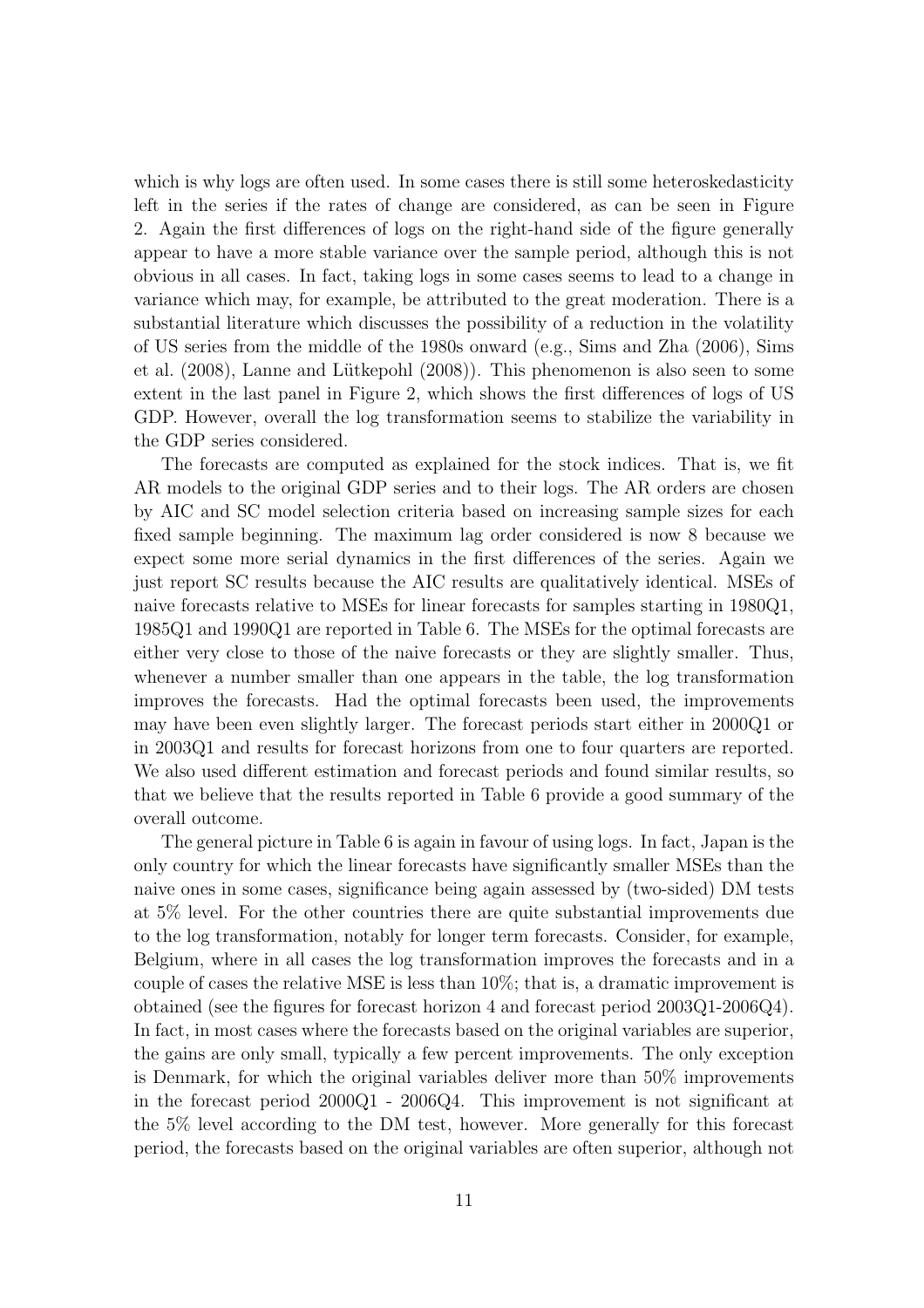significantly so when checking with the DM test. In fact, if one eliminated the first column of the table, which shows the relative forecast MSEs for this period, and the rows associated with Japan, the picture would be even more clearly in favour of taking logs.

Thus, in summary, we can conclude from the results for the GDP series that taking logs is beneficial from a forecasting point of view. Forecasting the logs first and then converting to forecasts for the original variables can lead to dramatic MSE improvements. On the other hand, for those cases where the forecasts based on the original variables exhibit smaller MSEs, the gains are typically very limited. This situation is similar to the simulation results reported in Table 1. In the next section we check whether similar results are obtained for consumption series from different countries.

#### 4.3 Consumption Forecasts

The next set of variables we use for a forecast comparison are seasonally adjusted aggregate quarterly private consumption expenditures for a range of OECD countries, more precisely for Australia, Belgium, Canada, Japan, Norway, United Kingdom (UK) and the US. Thus, the countries overlap with those for which we considered GDP series in the previous subsection, but they are not identical. The sample period is the same as for GDP, that is, 1980Q1-2006Q4. The precise data sources are again given in Appendix B and the first differences and first differences of logs are depicted in Figure 3. For some of the series the log transformation apparently leads to a series with a clearly more homogeneous variance in first differences than without logs. Norway is a particularly clear case. On the other hand, there are also series such as the one for the UK where the advantage of taking logs for stabilizing the variance is not apparent. Whereas the variability of the first differences seems to increase over the sample period, it appears to decrease for the first differences of logs. Clearly, one may question the log transformation in such a case. Still, the fact remains that logs of consumption series are often considered in economic modelling and so it is of interest to check whether the log transformation can be beneficial for forecasting as well.

We produce forecasts in the same way as for the GDP series, using the same sample and forecasting periods, and report MSEs of naive forecasts relative to linear forecasts in Table 7. They are again based on SC models because the AIC results are qualitatively similar. Also, the optimal forecast MSEs are again similar to those of the naive forecasts. For five countries there are reasonable gains from using logs. For example, for Norway the 4-steps ahead forecasts based on the logs for the sample period starting in 1985 and forecasting period 2003Q1-2006Q4 produce an MSE which is less than 20% of the corresponding linear forecast MSE. Many of the MSEs of the naive forecasts are significantly smaller than those of the linear forecasts.

In contrast, using logs for forecasting Japanese and UK consumption results in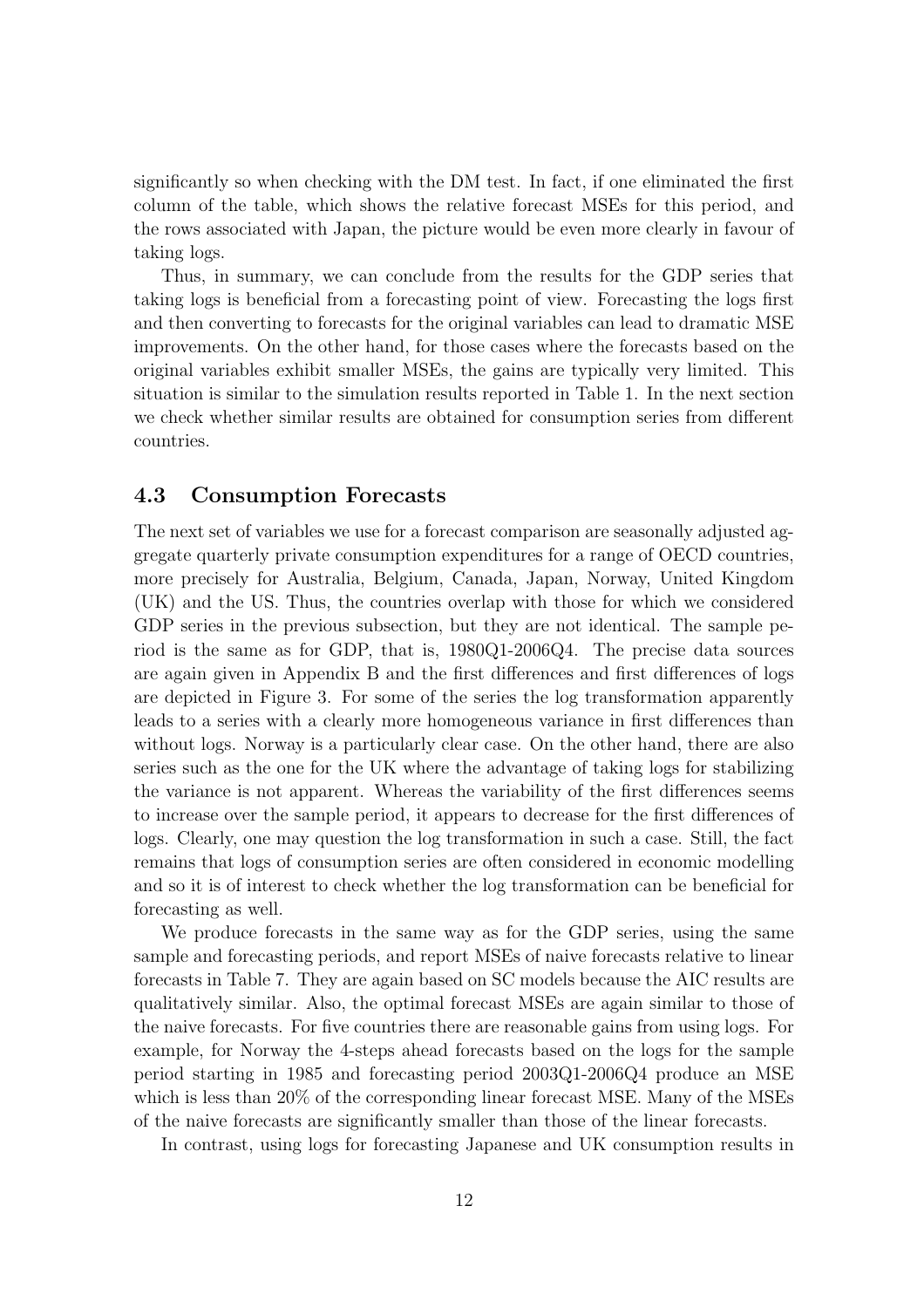considerable and significant efficiency losses. In particular, for the UK the MSEs of the naive forecasts based on logs can be more than five times the corresponding MSEs of the linear forecast. These figures are similar to the simulation results in Table 3, which are obtained by simulating the  $y_t$  series with a linear DGP. Thus, for series where a stabilization of the variance is not achieved by taking logs, the log transformation may be quite damaging to the forecast precision.

## 5 Conclusions

In this study we have investigated whether and under which conditions using logarithms can help improving forecasts of economic variables. More precisely, if forecasts of a variable  $y_t$  are of interest, the question is under what conditions forecasting  $x_t = \log y_t$  and then converting the forecast of  $x_t$  to a forecast of  $y_t$  may lead to a more precise forecast than predicting  $y_t$  directly. To explore this question, we have compared three predictors: (1) a linear forecast based on an ARIMA model for  $y_t$ , (2) a naive forecast which converts an ARIMA forecast of  $x_t$  by the exponential transformation to a forecast of  $y_t$ , and (3) an 'optimal forecast' which adjusts the ARIMA forecast of  $x_t$  to account for the nonlinearity of the log transformation when converting to a forecast of  $y_t$ . The MSE has been used as a measure for forecast precision.

In a simulation study based on ARI processes for  $x_t$  as well as for  $y_t$  we found that using logs can result in dramatic gains in forecast precision if the log transformation indeed makes the variance more homogeneous throughout the sample. In other words, forecasts based on  $x_t = \log y_t$  and then converting to  $y_t$  can be much better than direct predictions of  $y_t$  if  $x_t$  has a more stable variance than  $y_t$ . On the other hand, directly forecasting  $y_t$  is preferable in terms of forecast precision if  $y_t$  has a more homogeneous variance than  $x_t$ . Generally, the so-called optimal forecast based on  $x_t$  is typically no better, or at least not much better, than the naive forecast based on  $x_t$ . Although the optimal predictor minimizes the forecast MSE in theory, it involves the forecasts error variance which is unknown in practice and has to be replaced by an estimator. Using the usual estimator for this quantity, the optimal predictor does not appear to have an advantage over the naive predictor in samples of common size, at least for the DGPs used in our simulation experiment. In this context it may also be worth noting that Granger and Newbold (1976) do not report large gains in theoretical forecast MSE in their examples if a log transform is used. Hence, our simulation findings are in line with their results.

We have also considered a range of economic series which are typically used in logarithmic form in economic analyses and compared the three predictors using different sample and forecast periods. The overall results from the empirical forecast comparisons are the same as those of the simulations. In other words, series whose variability becomes more homogeneous by taking logs, can be forecast better by the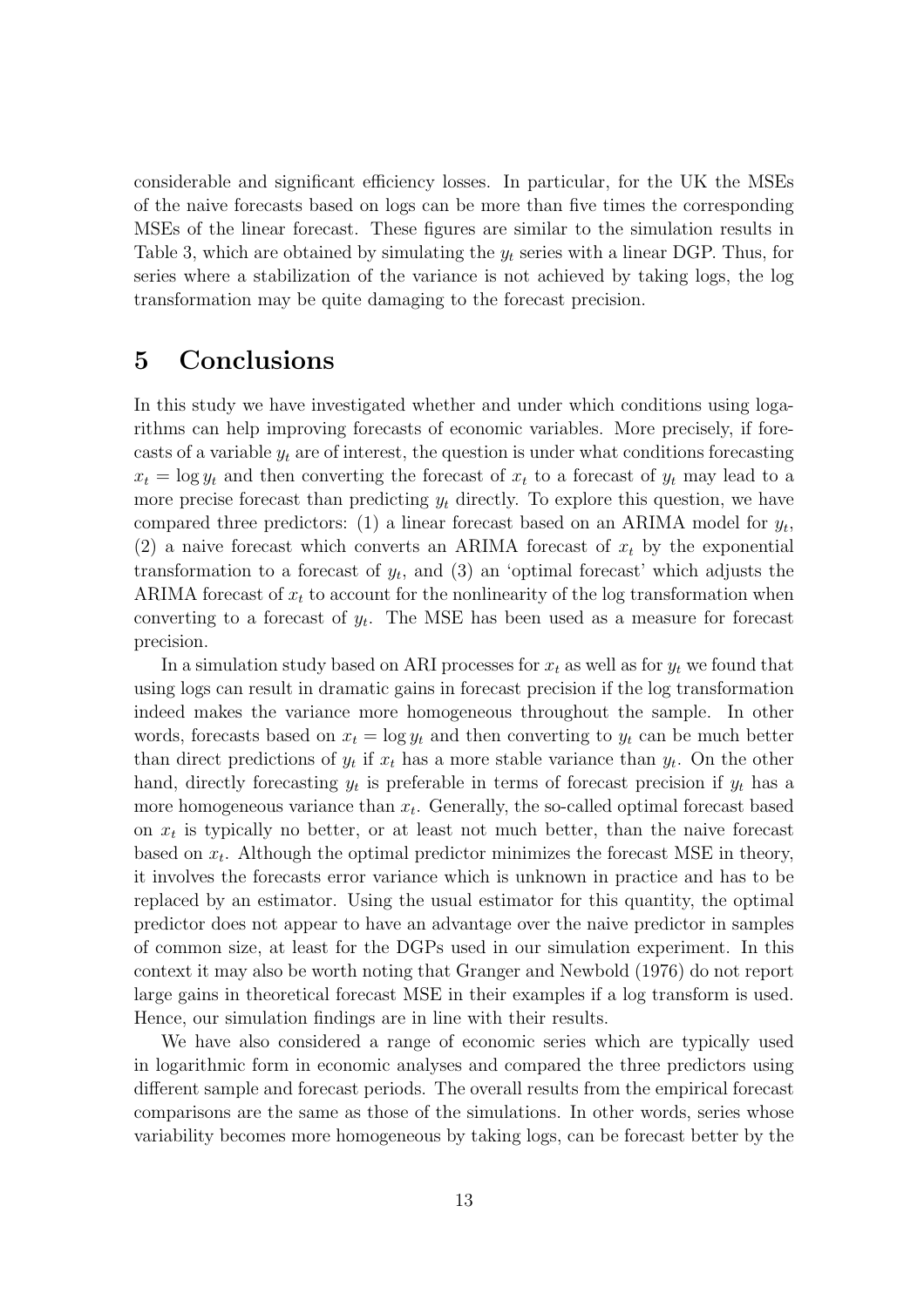naive or optimal predictors. The gains in forecast MSE can be dramatic. On the other hand, if the log transformation does not stabilize the variance of a series, it is preferable to base forecasts directly on ARIMA models for the original series. In that case, using forecasts based on the log series can be damaging to the forecast precision.

These results can be potentially important for forecasting aggregated series. If disaggregate data is available it was found that forecasting the disaggregate series and then aggregating the forecasts may be preferable to forecasting the aggregate series directly. Such results were found for both temporal as well as contemporaneous aggregation (e.g. Amemiya and Wu (1972), Wei (1978), Lütkepohl (1986, 1987, 2006), Silvestrini et al. (2008)). Many of the available results relate to linear aggregation, however. Since the log transformation is a nonlinear one, the question arises whether forecasting the logs of the disaggregate series and aggregating the forecasts is still preferable to forecasting the aggregate directly based on the original series or based on its logs. For the case of contemporaneous aggregation this would require multivariate extensions of the results regarding optimal prediction of nonlinearly transformed series. Such extensions were discussed by Ariño and Franses (2000). These issues are left for future research.

# Appendix A. Modified Diebold-Mariano Test

The following version of the Diebold-Mariano test from Harvey et al. (1997) for equality of the MSEs of different forecasts is used. Let  $(e_{1i}, e_{2i}), i = 1, \ldots, N$ , be a set of errors from two different procedures for computing h-step ahead forecasts and define  $d_i = e_{1i}^2 - e_{2i}^2$ ,  $i = 1, ..., N$ . The modified DM statistic has the form,

$$
DM = \left(\frac{N+1-2h+N^{-1}h(h-1)}{N}\right)^{1/2}\hat{V}^{-1/2}\bar{d},
$$

where  $\bar{d} = N^{-1} \sum_{i=1}^{N} d_i$  is the mean of the  $d_i$ 's and

$$
\hat{V} = \frac{1}{N} \left( \hat{\gamma}_0 + 2 \sum_{k=1}^{h-1} \hat{\gamma}_k \right),
$$

with  $\hat{\gamma}_k = N^{-1} \sum_{i=k+1}^N (d_i - \bar{d})(d_{i-k} - \bar{d})$ , is an estimator of the variance of  $\bar{d}$ . The statistic is used with a t distribution with  $N-1$  degrees of freedom and the significance level refers to a two-sided alternative.

# Appendix B. Data Sources

All data considered are obtained directly from Thomson Datastream where data from international sources such as the International Monetary Fund (IMF) or national sources such as the Banque Nationale de Belgique are collected.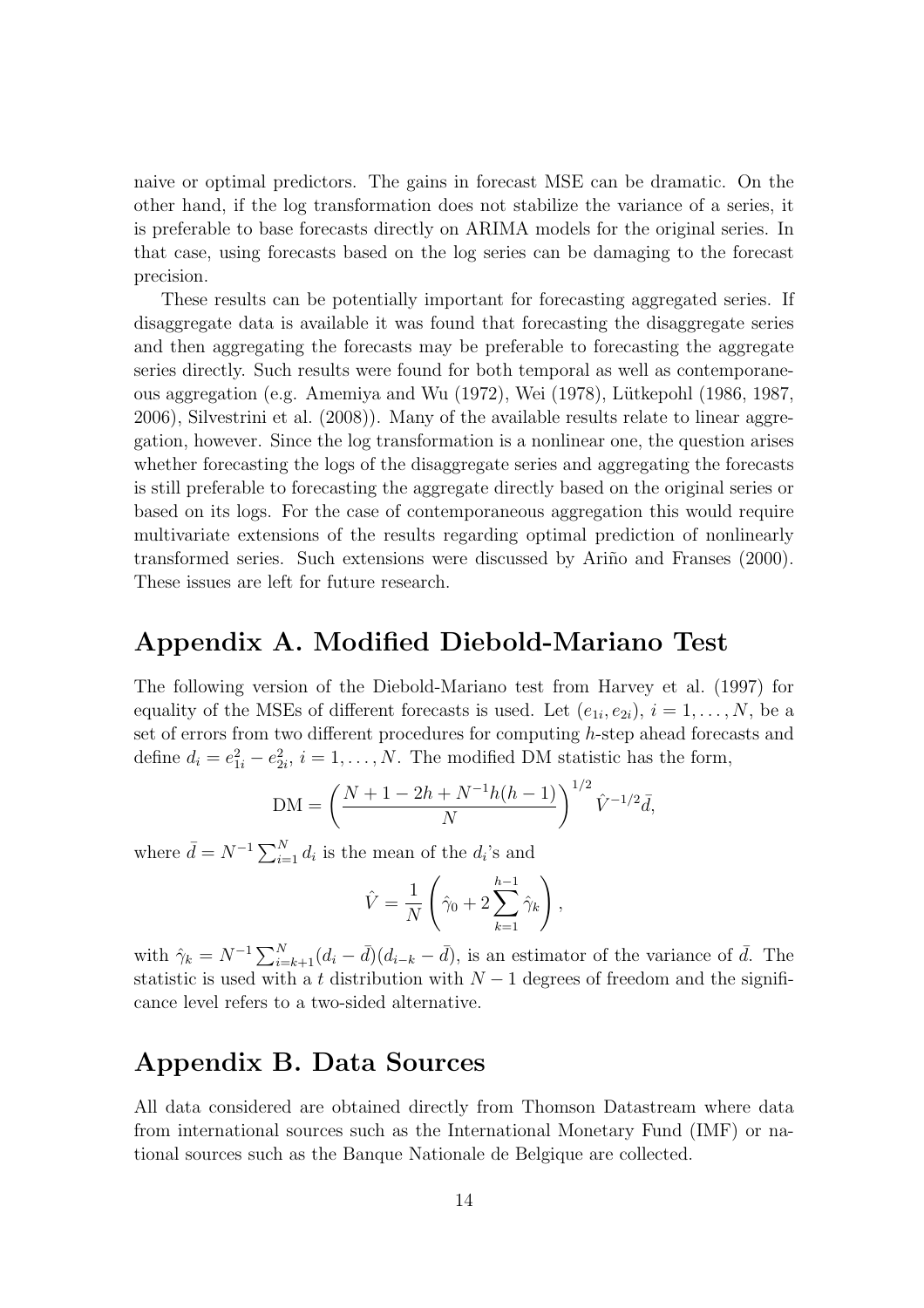## Stock Indices

Nine price indices from stock markets all over the world are investigated. The corresponding codes (DS Mnemonics) in the Datastream database are: DJES50I for Dow Jones Euro Stoxx 50, FTSE100 for FTSE 100, DAXINDX for DAX 30 Performance, FRCAC40 for CAC 40, DJINDUS for Dow Jones Industrials, NASCOMP for Nasdaq Composite, S&PCOMP for Standard and Poors 500 Composite, JAPDOWA for Nikkei 225 Stock Average, and HNGKNGI for Hang Seng Index.

#### GDP

The GDP series are seasonally adjusted in current prices for seven countries. The corresponding codes (DS Mnemonics) are: BGGDP...B for Belgium, CNI99B.CB for Canada, DKESNGDPB for Denmark, FRL99B.CB for France, JPI99B.CB for Japan, NWGDP...B for Norway, and USI99B.CB for the US.

The GDP of Canada is measured in billions of Canadian dollars, French GDP is in billions of French francs, Japanese GDP is in billions of Japanese yen, and US GDP is in billions of US dollars. These series are from IMF International Financial Statistics. Norway's GDP, from Statistics Norway, is in millions of Norwegian krones. The data for Denmark (in billions of euros) are from Statistical Office of the European Communities and the GDP series for Belgium is given in millions of euros and is provided by the Banque Nationale de Belgique.

## Consumption

Seasonally-adjusted time series of private consumption in current prices for seven countries are considered. The corresponding codes (DS Mnemonics) are: AUI96F.CB for Australia, BGCNPER.B for Belgium, CNI96F.CB for Canada, JPI96F.CB for Japan, NWCNPER.B for Norway, UKI96F.CB for UK, and USI96F.CB for the US.

The household consumption expenditures of Australia (in billions of Australian dollars), Canada (in billions of Canadian dollars), Japan (in billions of Japanese yen), UK (in billions of UK sterling pounds), and the US (in billions of US dollars) are from IMF International Financial Statistics. For Belgium, private consumption expenditures (in millions of euros) are from the Banque Nationale de Belgique, and the data for Norway (in millions of Norwegian krones) are from Statistics Norway.

## References

Akaike, H., 1973. Information theory and an extension of the maximum likelihood principle. In: Petrov, B., Csáki, F. (Eds.), 2nd International Symposium on Information Theory. Académiai Kiadó, Budapest, pp. 267–281.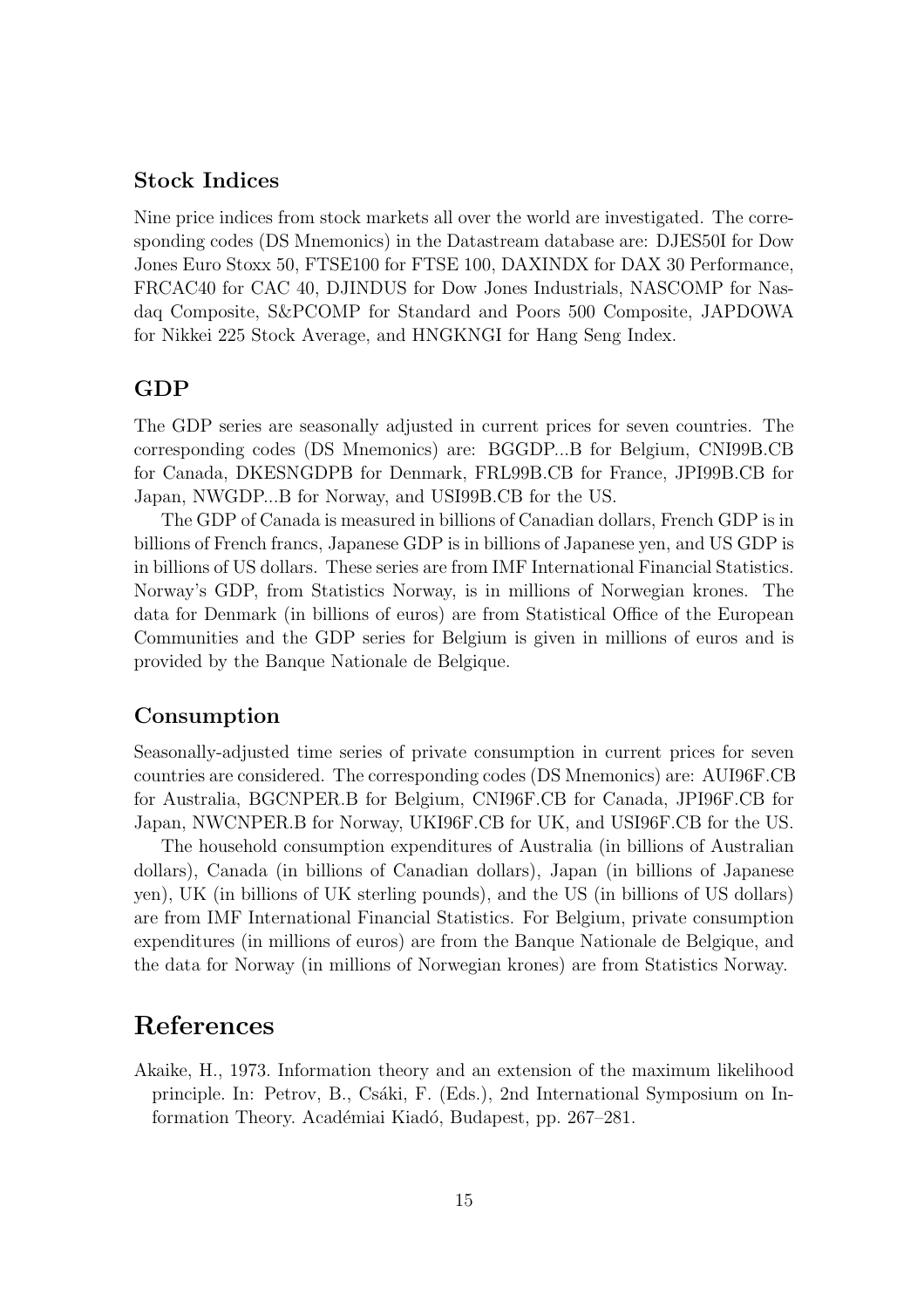- Amemiya, T., Wu, R. Y., 1972. The effect of aggregation on prediction in the autoregressive model. Journal of the American Statistical Association 67, 628–632.
- Ariño, M. A., Franses, P. H., 2000. Forecasting the levels of vector autoregressive log-transformed time series. International Journal of Forecasting 16, 111–116.
- Diebold, F. X., Mariano, R. S., 1995. Comparing predictive accuracy. Journal of Business & Economic Statistics 13, 253–263.
- Granger, C. W. J., Hallman, J., 1991. Nonlinear transformations of integrated time series. Journal of Time Series Analysis 12, 207–224.
- Granger, C. W. J., Newbold, P., 1976. Forecasting transformed series. Journal of the Royal Statistical Society B 38, 189–203.
- Harvey, D., Leybourne, S., Newbold, P., 1997. Testing the equality of prediction mean squared errors. International Journal of Forecasting 13, 281–291.
- Lanne, M., Lütkepohl, H., 2008. Identifying monetary policy shocks via changes in volatility. Journal of Money, Credit and Banking 40, 1131–1149.
- Lütkepohl, H., 1986. Forecasting temporally aggregated vector ARMA processes. Journal of Forecasting 5, 85–95.
- Lütkepohl, H., 1987. Forecasting Aggregated Vector ARMA Processes. Springer-Verlag, Berlin.
- Lütkepohl, H., 2005. New Introduction to Multiple Time Series Analysis. Springer-Verlag, Berlin.
- Lütkepohl, H., 2006. Forecasting with VARMA models. In: Elliott, G., Granger, C. W. J., Timmermann, A. (Eds.), Handbook of Economic Forecasting, Volume 1. Elsevier, Amsterdam, pp. 287–325.
- Schwarz, G., 1978. Estimating the dimension of a model. Annals of Statistics 6, 461–464.
- Silvestrini, A., Salto, M., Moulin, L., Veredas, D., 2008. Monitoring and forecasting annual public deficit every month: The case of France. Empirical Economics 34, 493–524.
- Sims, C. A., Waggoner, D. F., Zha, T., 2008. Methods for inference in large multipleequation Markov-switching models. Journal of Econometrics 146, 255–274.
- Sims, C. A., Zha, T., 2006. Were there regime switches in U.S. monetary policy? American Economic Review 96, 54–81.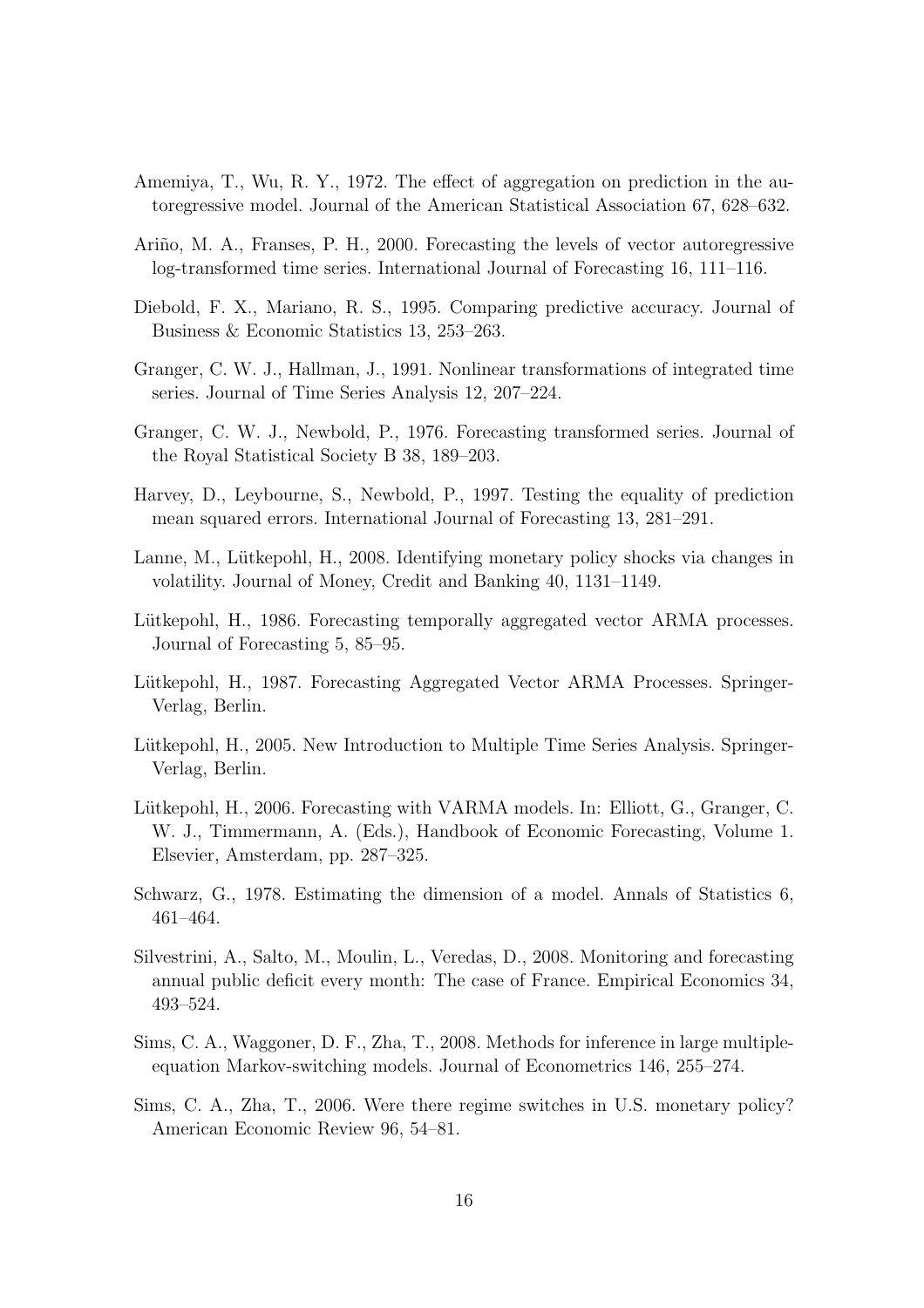Wei, W. W. S., 1978. Some consequences of temporal aggregation in seasonal time series models. In: Zellner, A. (Ed.), Seasonal Analysis of Economic Time Series. U.S. Department of Commerce, Bureau of the Census, pp. 433–444.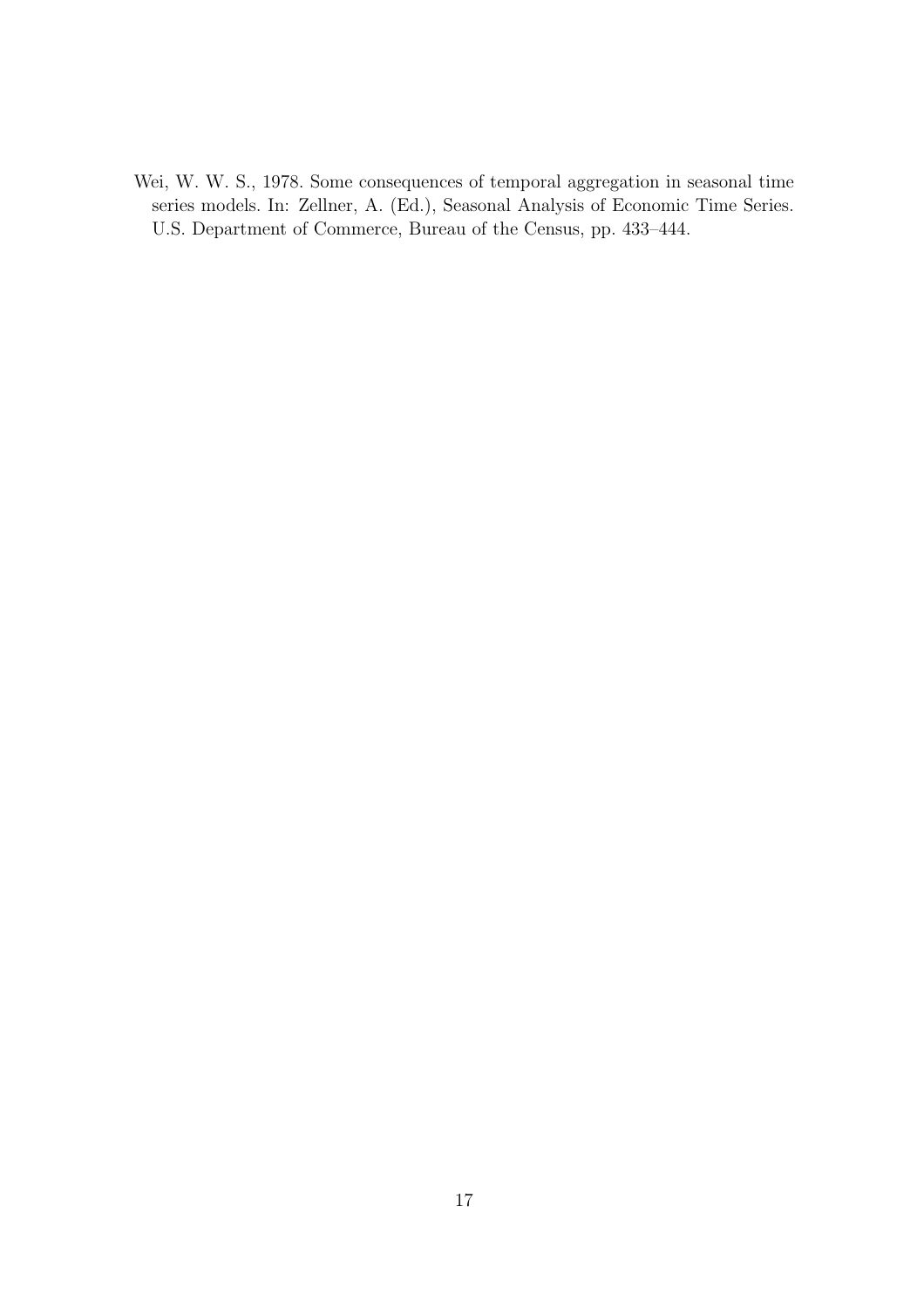

Figure 1: First differences (left-hand column) and first differences of logs (right-hand column) of stock indices.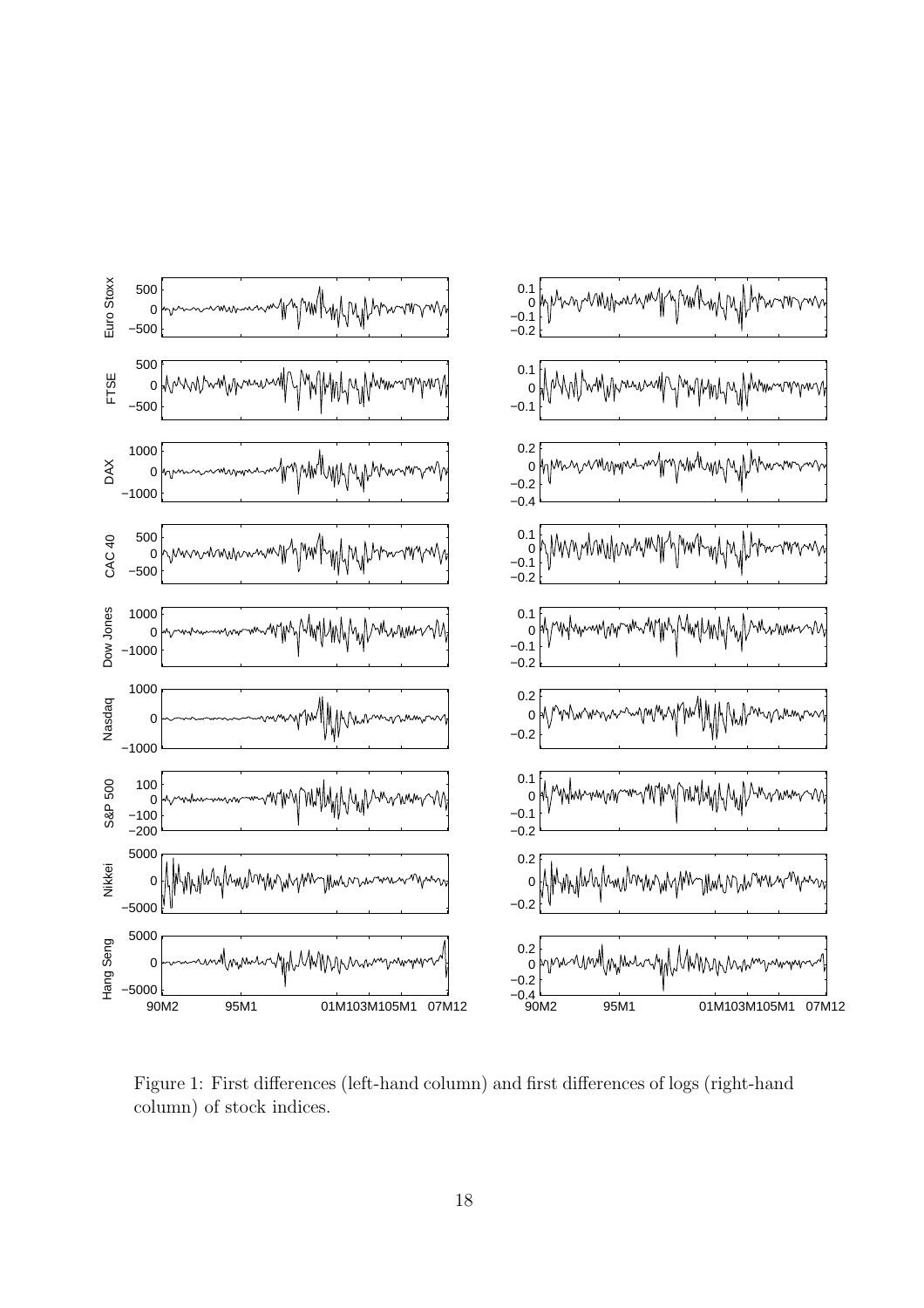

Figure 2: First differences (left-hand column) and first differences of logs (right-hand column) of GDP series.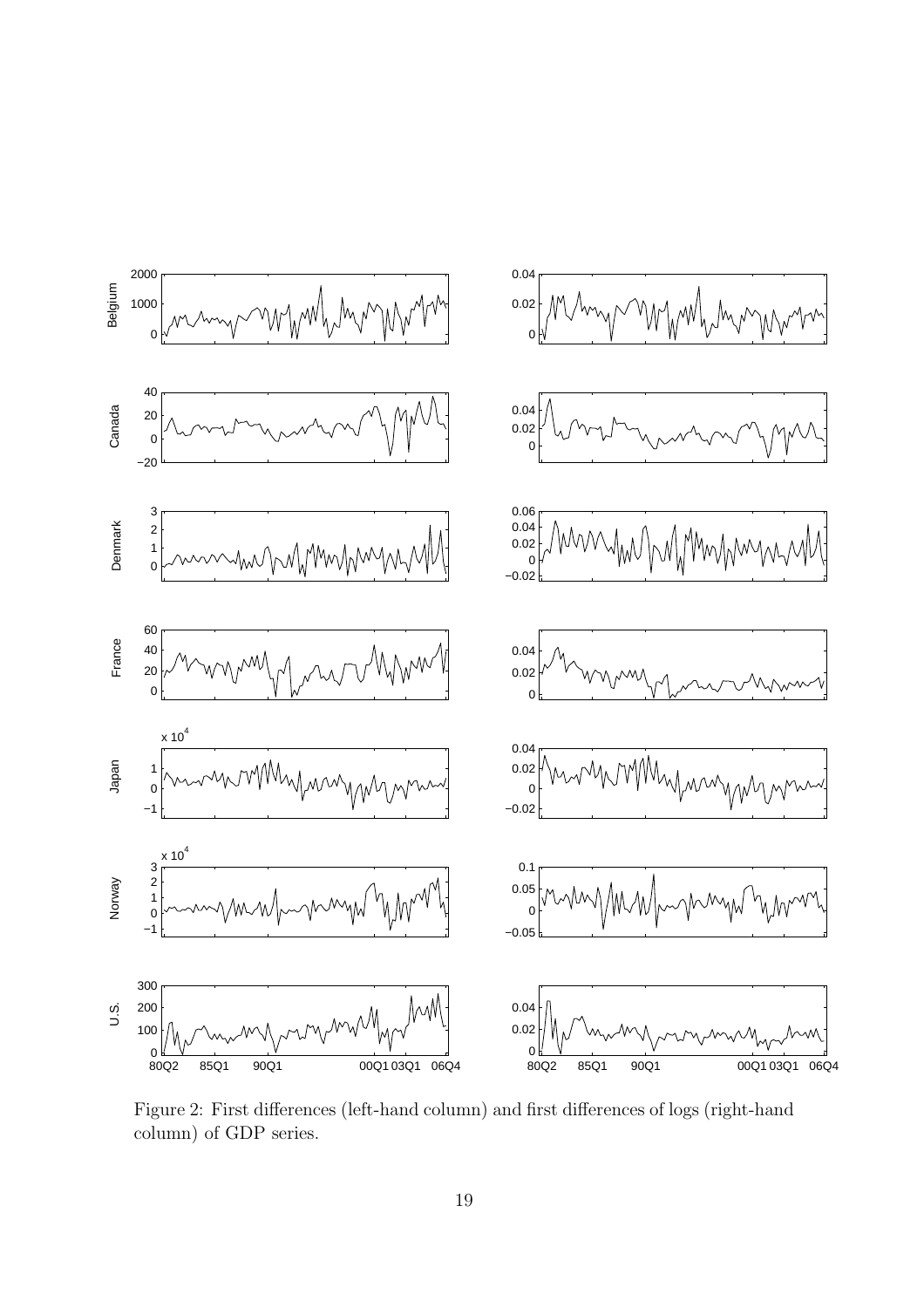

Figure 3: First differences (left-hand column) and first differences of logs (right-hand column) of consumption series.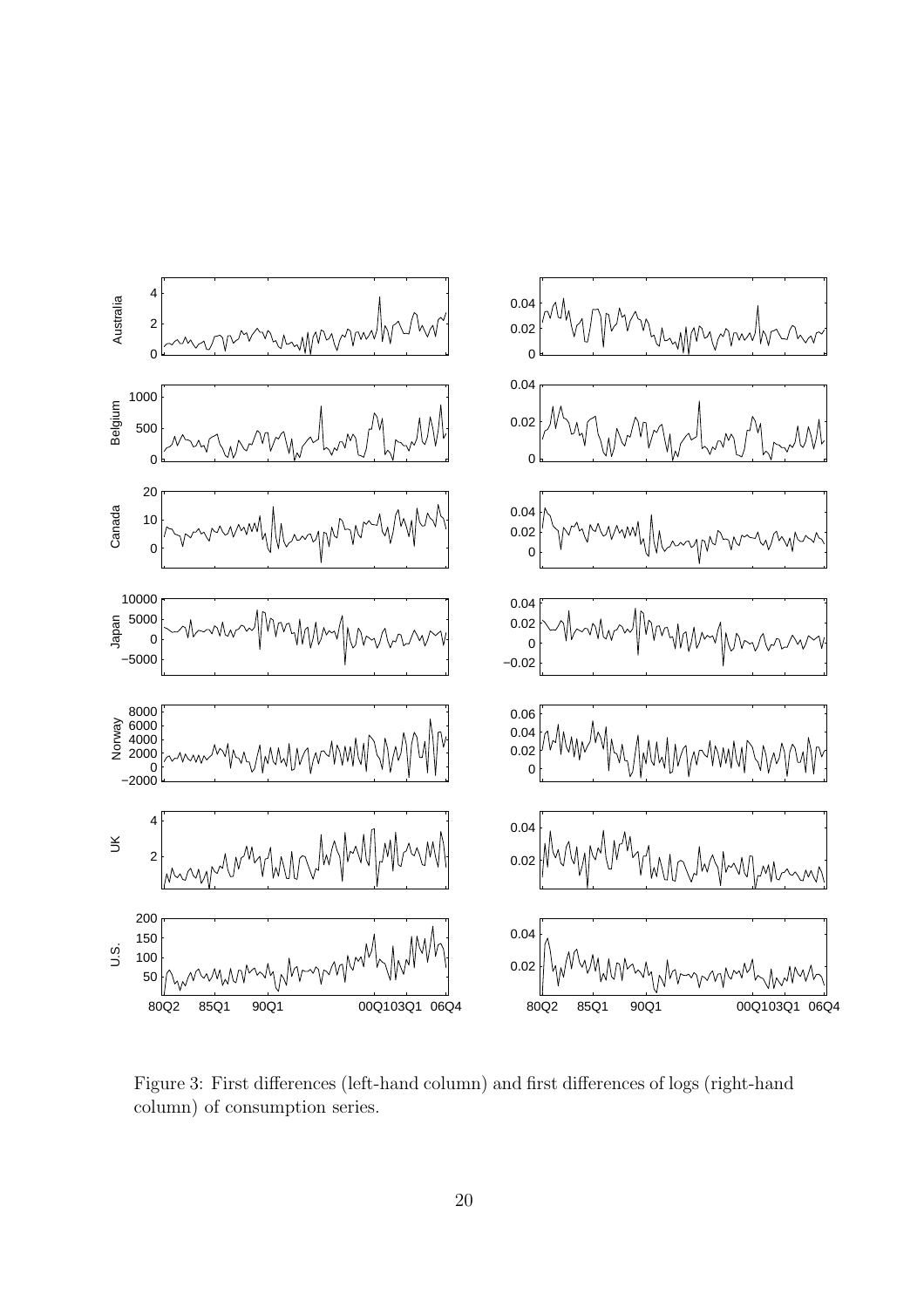| belies, DOI $\Delta x_t - \nu + \rho \Delta x_{t-1} + c_t$ , $y_t - \alpha \rho x_t$ , Sample blact to |         |          |        |                                             |       |                             |        |          |          |       |       |  |
|--------------------------------------------------------------------------------------------------------|---------|----------|--------|---------------------------------------------|-------|-----------------------------|--------|----------|----------|-------|-------|--|
|                                                                                                        |         |          |        | $\overline{\sigma_{\varepsilon}^2} = 0.001$ |       | $\sigma_{\rm s}^2 = 0.0001$ |        |          |          |       |       |  |
|                                                                                                        |         | $\rho =$ |        |                                             |       |                             |        | $\rho =$ |          |       |       |  |
| $\nu$                                                                                                  | $\hbar$ | $-0.9$   | $-0.5$ | $\Omega$                                    | 0.5   | 0.9                         | $-0.9$ | $-0.5$   | $\Omega$ | 0.5   | 0.9   |  |
| $\overline{0}$                                                                                         |         | 1.001    | 1.001  | 1.004                                       | 1.010 | 0.582                       | 1.001  | 1.000    | 1.001    | 1.004 | 1.013 |  |
|                                                                                                        | 4       | 1.002    | 1.007  | 1.017                                       | 1.051 | 0.515                       | 1.000  | 1.001    | 1.002    | 1.006 | 1.037 |  |
|                                                                                                        |         |          |        |                                             |       |                             |        |          |          |       |       |  |
| 0.01                                                                                                   |         | 1.008    | 1.006  | 1.014                                       | 0.980 | 0.392                       | 1.000  | 0.997    | 0.984    | 0.947 | 0.659 |  |
|                                                                                                        |         | 1.016    | 1.040  | 1.059                                       | 1.008 | 0.103                       | 0.988  | 0.979    | 0.935    | 0.793 | 0.541 |  |
|                                                                                                        |         |          |        |                                             |       |                             |        |          |          |       |       |  |
| 0.02                                                                                                   |         | 1.002    | 0.992  | 0.976                                       | 0.849 | 0.322                       | 0.904  | 0.864    | 0.767    | 0.767 | 0.459 |  |
|                                                                                                        |         | 0.987    | 0.987  | 0.933                                       | 0.691 | 0.025                       | 0.747  | 0.598    | 0.439    | 0.461 | 0.156 |  |

Table 1: Forecast MSEs of Naive Forecast Relative to Linear Forecast for Simulated Series, DGP  $\Delta x_t = \nu + \rho \Delta x_{t-1} + \varepsilon_t$ ,  $y_t = \exp x_t$ , Sample Size 40

Note: AR order selection based on SC with maximum lag order of 4. The number of replications is 10,000.

Table 2: Forecast MSEs of Optimal Forecast Relative to Naive Forecast for Simulated Series, DGP  $\Delta x_t = \rho \Delta x_{t-1} + \varepsilon_t$ ,  $y_t = \exp x_t$ , Sample Size 40

| <u>.</u> .                      |        |                  |       |       |        |                             |       |       |       |  |  |
|---------------------------------|--------|------------------|-------|-------|--------|-----------------------------|-------|-------|-------|--|--|
| $\sigma_{\rm c}^2 = 0.001$      |        |                  |       |       |        | $\sigma_{\rm s}^2 = 0.0001$ |       |       |       |  |  |
| $\rho =$                        |        |                  |       |       |        | $\rho =$                    |       |       |       |  |  |
| $-0.9$                          | $-0.5$ | $\left( \right)$ | 0.5   | 0.9   | $-0.9$ | $-0.5$                      |       | 0.5   | 0.9   |  |  |
| 1.001                           | 1.001  | 1.002            | 1.003 | 0.998 | 1.000  | 1.000                       | 1.000 | 1.000 | 1.001 |  |  |
| $^{\text{\tiny{\text{1}}}}.001$ | 1.003  | 1.006            | 1.019 | 1.059 | 1.000  | 1.000                       | 1.001 | 1.002 | 1.011 |  |  |

Note: AR order selection based on SC with maximum lag order of 4. The number of replications is 10,000.

|                  | $50 - 100, 200$<br>$\mu = \mu - 1 + \nu$ , $\omega_{\ell} = \mu - 1$ |                            |  |  |  |                                                                                                                           |          |                             |  |             |     |  |
|------------------|----------------------------------------------------------------------|----------------------------|--|--|--|---------------------------------------------------------------------------------------------------------------------------|----------|-----------------------------|--|-------------|-----|--|
|                  |                                                                      | $\sigma_{\rm c}^2 = 0.001$ |  |  |  |                                                                                                                           |          | $\sigma_{\rm s}^2 = 0.0001$ |  |             |     |  |
|                  |                                                                      | $\rho =$                   |  |  |  |                                                                                                                           | $\rho =$ |                             |  |             |     |  |
| $\overline{\nu}$ |                                                                      | $h \perp -0.9$             |  |  |  | $-0.5$ 0 0.5 0.9 $-0.9$ $-0.5$ 0                                                                                          |          |                             |  | 0.5         | 0.9 |  |
| 0.02             |                                                                      | $1 \mid 1.083$             |  |  |  | $1.086$ $1.085$ $1.101$ $1.130$   $1.376$ $1.365$ $1.395$ $1.283$ $1.128$                                                 |          |                             |  |             |     |  |
|                  |                                                                      |                            |  |  |  | $4 \mid 1.233 \quad 1.334 \quad 1.358 \quad 1.346 \quad 1.392 \mid 2.175 \quad 2.612 \quad 2.731 \quad 2.276 \quad 1.521$ |          |                             |  |             |     |  |
|                  |                                                                      | $0.05 \quad 1 \mid 1.255$  |  |  |  | $1.256$ $1.268$ $1.224$ $1.135$ $1.943$ $1.915$ $1.916$                                                                   |          |                             |  | 1.380 1.114 |     |  |
|                  |                                                                      |                            |  |  |  | 1.786 2.099 2.172 1.960 1.535   4.845 6.491 6.033 3.230 1.480                                                             |          |                             |  |             |     |  |

Table 3: Forecast MSEs of Naive Forecast Relative to Linear Forecast for Simulated Series, DGP  $\Delta y_t = \nu + \rho \Delta y_{t-1} + \varepsilon_t$ ,  $x_t = \log y_t$ , Sample Size 40

Note: AR order selection based on SC with maximum lag order of 4. The number of replications is 10,000.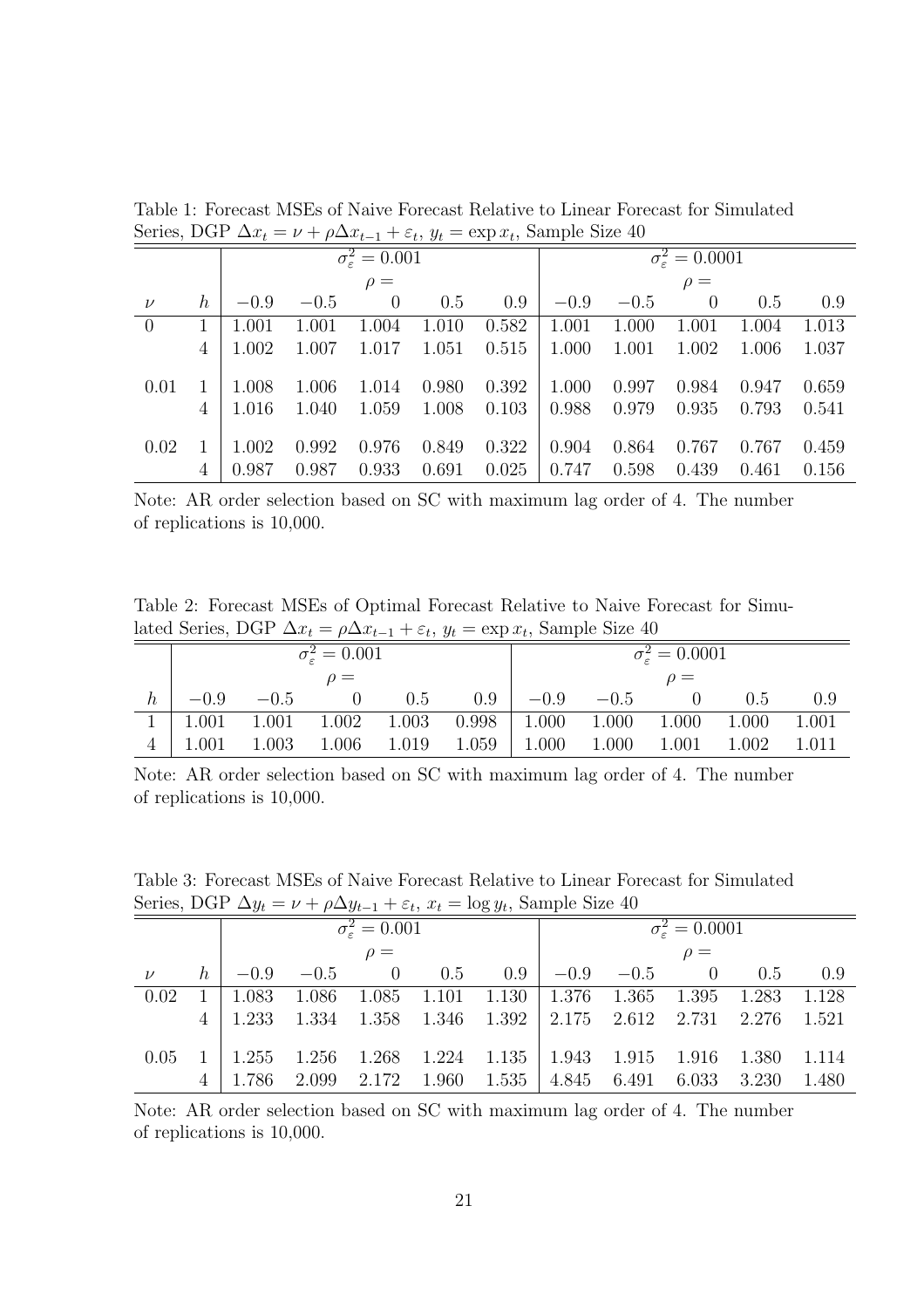|             |              |           | Sample 1990M1-  |           | Sample 1995M1-  |           |           |  |
|-------------|--------------|-----------|-----------------|-----------|-----------------|-----------|-----------|--|
|             |              |           | Forecast period |           | Forecast period |           |           |  |
|             | Forecast     | 2001      | 2003            | 2005      | 2001            | 2003      | 2005      |  |
| Index       | horizon      | $-2007$   | $-2007$         | $-2007$   | $-2007$         | $-2007$   | $-2007$   |  |
| Euro Stoxx  | $\mathbf 1$  | 1.0353    | 0.9771          | 0.9641    | $1.0570*$       | 0.9823    | 0.9706    |  |
|             | $\sqrt{3}$   | 1.0860    | 0.9325          | 0.9108    | 1.1371          | 0.9460    | 0.9262    |  |
|             | $\,$ 6 $\,$  | 1.1520    | $0.8126*$       | 0.7691    | 1.2417          | 0.8306    | 0.7839    |  |
| <b>FTSE</b> | 1            | 1.0182    | 0.9844          | 0.9789    | 1.0209          | 0.9902    | 0.9862    |  |
|             | 3            | 1.0481    | 0.9393          | 0.9310    | 1.0548          | 0.9617    | 0.9535    |  |
|             | $\,$ 6 $\,$  | 1.0781    | $0.8492*$       | 0.8217    | 1.0906          | 0.8981    | 0.8687    |  |
| <b>DAX</b>  | $\mathbf 1$  | 1.0098    | 0.9700          | 0.9551    | 1.0224          | 0.9678    | 0.9509    |  |
|             | $\sqrt{3}$   | 1.0274    | 0.9282          | 0.9051    | 1.0606          | 0.9208    | 0.8927    |  |
|             | $\,6$        | 1.0430    | 0.8624          | $0.8303*$ | 1.1010          | 0.8393    | 0.7964    |  |
| $CAC$ 40    | $\mathbf 1$  | 1.0182    | 0.9830          | 0.9772    | 1.0446          | 0.9816    | 0.9747    |  |
|             | $\sqrt{3}$   | 1.0465    | 0.9584          | 0.9521    | 1.1119          | 0.9541    | 0.9501    |  |
|             | $\,$ 6 $\,$  | 1.0815    | 0.9074          | 0.8961    | 1.1960          | 0.8878    | 0.8858    |  |
| Dow Jones   | $\mathbf 1$  | 1.0284    | 0.9795          | 0.9874    | 1.0366          | 0.9919    | 0.9984    |  |
|             | $\sqrt{3}$   | 1.0786    | 0.9101          | 0.9008    | 1.1034          | 0.9495    | 0.9415    |  |
|             | $\,6$        | 1.1675    | 0.8234          | 0.7445    | 1.2183          | 0.9021    | 0.8275    |  |
| Nasdaq      | $\mathbf 1$  | 1.0283    | 0.9888          | 1.0169    | 1.0277          | 0.9965    | 1.0143    |  |
|             | $\sqrt{3}$   | 1.0889    | 0.9621          | 0.9947    | 1.0855          | 0.9847    | 1.0027    |  |
|             | $\,6$        | 1.1692    | 0.9010          | 0.8419    | 1.1614          | 0.9500    | 0.8941    |  |
| S&P 500     | $\mathbf 1$  | 1.0340    | 0.9757          | 0.9975    | 1.0419          | 0.9883    | 1.0077    |  |
|             | $\sqrt{3}$   | 1.0907    | 0.9140          | 0.9394    | 1.1122          | 0.9501    | 0.9776    |  |
|             | $\,6$        | 1.1682    | 0.8038          | 0.7815    | 1.2086          | 0.8790    | 0.8780    |  |
| Nikkei      | $\mathbf{1}$ | $0.9430*$ | $0.9022*$       | $0.9340*$ | 0.9907          | $0.9806*$ | $0.9926*$ |  |
|             | $\sqrt{3}$   | 0.8783    | $0.8177*$       | 0.8766    | 0.9758          | $0.9563*$ | 0.9828    |  |
|             | $\,6$        | 0.8141    | $0.7541*$       | 0.8350    | 0.9574          | 0.9314    | 0.9712    |  |
| HangSeng    | 1            | 0.9971    | $0.9275*$       | 0.9034    | 0.9950          | $0.9681*$ | $0.9523*$ |  |
|             | $\sqrt{3}$   | 0.9779    | 0.8397          | 0.8031    | 0.9819          | 0.9288    | 0.9040    |  |
|             | $\,6$        | 0.9228    | 0.7944          | 0.7732    | 0.9557          | 0.9089    | 0.8918    |  |

Table 4: Forecast MSEs of Naive Forecast Relative to Linear Forecast for Stock Index Series

Note: AR order selection based on SC with maximum lag order of 4.

\* significant at 5% level according to DM test with two-sided alternative.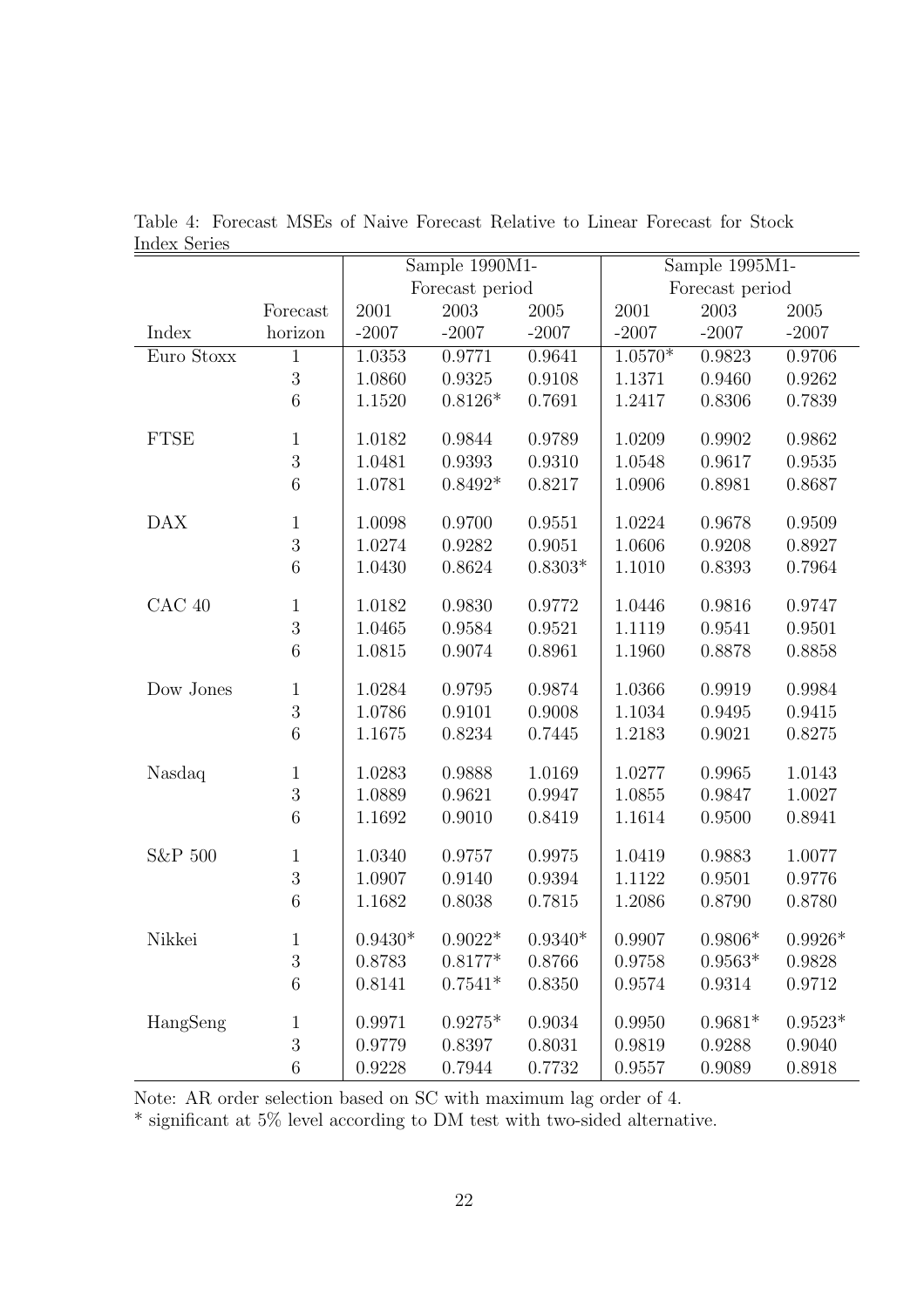| under pene  |                |         | Sample 1990M1-  |            | Sample 1995M1-  |           |           |  |
|-------------|----------------|---------|-----------------|------------|-----------------|-----------|-----------|--|
|             |                |         | Forecast period |            | Forecast period |           |           |  |
|             | Forecast       | 2001    | 2003            | 2005       | 2001            | 2003      | 2005      |  |
| Index       | horizon        | $-2007$ | $-2007$         | $-2007$    | $-2007$         | $-2007$   | $-2007$   |  |
| Euro Stoxx  | $\mathbf{1}$   | 1.0108  | 0.9893          | 0.9844     | $1.0146*$       | 0.9924    | 0.9881    |  |
|             | 3              | 1.0251  | 0.9637          | 0.9598     | 1.0328          | 0.9713    | 0.9703    |  |
|             | $\overline{6}$ | 1.0419  | 0.8867          | 0.8782     | 1.0529          | 0.9009    | 0.8989    |  |
| <b>FTSE</b> | $\mathbf 1$    | 1.0073  | 0.9901          | 0.9891     | 1.0061          | 0.9908    | 0.9906    |  |
|             | 3              | 1.0185  | 0.9567          | 0.9644     | 1.0153          | 0.9601    | 0.9692    |  |
|             | $\sqrt{6}$     | 1.0287  | $0.8884*$       | 0.8974     | 1.0231          | $0.8985*$ | 0.9101    |  |
| <b>DAX</b>  | $\mathbf{1}$   | 1.0038  | 0.9719          | 0.9636     | 1.0072          | 0.9730    | 0.9654    |  |
|             | 3              | 1.0098  | $0.9268*$       | 0.9175     | 1.0179          | 0.9264    | 0.9179    |  |
|             | $\,6$          | 1.0137  | $0.8504*$       | $0.8387*$  | 1.0279          | $0.8388*$ | $0.8252*$ |  |
| CAC 40      | $\mathbf{1}$   | 1.0104  | 0.9820          | 0.9789     | 1.0141          | 0.9896    | 0.9872    |  |
|             | 3              | 1.0259  | 0.9493          | 0.9541     | 1.0338          | 0.9686    | 0.9752    |  |
|             | 6              | 1.0438  | 0.8804          | 0.8980     | 1.0552          | 0.9176    | 0.9451    |  |
| Dow Jones   | $\mathbf{1}$   | 1.0075  | 1.0005          | 1.0043     | 1.0106          | 1.0027    | 1.0071    |  |
|             | 3              | 1.0208  | 0.9940          | $1.0026\,$ | 1.0290          | 1.0000    | 1.0115    |  |
|             | $\overline{6}$ | 1.0432  | 0.9931          | 0.9958     | 1.0575          | 1.0091    | 1.0174    |  |
| Nasdaq      | $\mathbf 1$    | 1.0143  | 1.0027          | 1.0256     | 1.0204          | 1.0014    | 1.0311    |  |
|             | 3              | 1.0444  | 1.0023          | 1.0485     | 1.0630          | 0.9977    | 1.0573    |  |
|             | $\overline{6}$ | 1.0961  | 1.0073          | 1.0895     | 1.1352          | 0.9980    | 1.0967    |  |
| S&P 500     | $\mathbf{1}$   | 1.0083  | 0.9972          | 1.0060     | 1.0113          | 0.9986    | 1.0092    |  |
|             | 3              | 1.0214  | 0.9858          | 1.0078     | 1.0285          | 0.9889    | 1.0172    |  |
|             | $\sqrt{6}$     | 1.0394  | 0.9686          | 1.0087     | 1.0512          | 0.9783    | 1.0362    |  |
| Nikkei      | $\mathbf{1}$   | 0.9846  | $0.9646*$       | 0.9659     | 0.9918          | $0.9767*$ | 0.9783    |  |
|             | $\sqrt{3}$     | 0.9690  | $0.9339*$       | 0.9389     | 0.9838          | 0.9553    | 0.9606    |  |
|             | $\,6$          | 0.9562  | $0.9144*$       | 0.9268     | 0.9782          | 0.9416    | 0.9534    |  |
| HangSeng    | $\mathbf{1}$   | 1.0103  | 0.9697          | 0.9629     | 1.0035          | 0.9563    | 0.9500    |  |
|             | 3              | 1.0142  | 0.9208          | 0.9041     | 0.9999          | 0.9023    | 0.8912    |  |
|             | $\,6$          | 0.9911  | 0.8854          | 0.8743     | 0.9711          | 0.8735    | 0.8705    |  |

Table 5: Forecast MSEs of Optimal Forecasts Relative to Naive Forecasts for Stock Index Series

Note: AR order selection based on SC with maximum lag order of 4.

\* significant at 5% level according to DM test with two-sided alternative.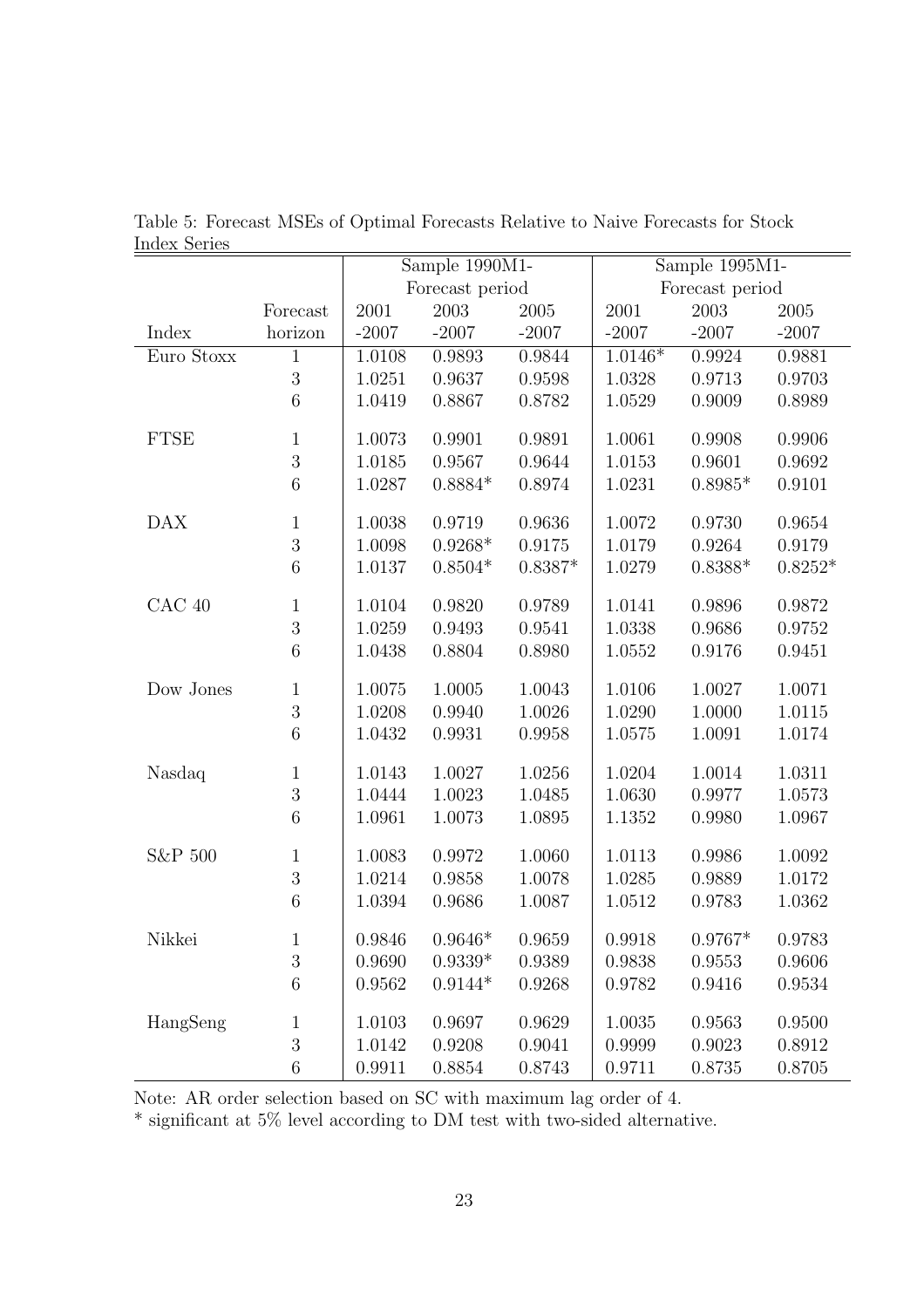| <u>nctice</u> |                |                 | Sample $1980Q1-$ |            | Sample $1985Q1-$ | Sample 1990Q1-  |           |  |
|---------------|----------------|-----------------|------------------|------------|------------------|-----------------|-----------|--|
|               |                | Forecast period |                  |            | Forecast period  | Forecast period |           |  |
|               | Forecast       | 2000Q1          | 2003Q1           | 2000Q1     | 2003Q1           | 2000Q1          | 2003Q1    |  |
| Country       | horizon        | $-2006Q4$       | $-2006Q4$        | $-2006Q4$  | $-2006Q4$        | $-2006Q4$       | $-2006Q4$ |  |
| Belgium       | $\mathbf{1}$   | 0.9485          | 0.5219           | 0.9001     | 0.5174           | 0.8489          | $0.5946*$ |  |
|               | $\sqrt{2}$     | 0.8919          | 0.2939           | 0.8137     | $0.2753*$        | 0.7276          | $0.3925*$ |  |
|               | $\overline{3}$ | 0.8523          | $0.1764*$        | 0.7643     | $0.1723*$        | 0.6601          | $0.3206*$ |  |
|               | $\overline{4}$ | 0.8242          | $0.0930*$        | 0.7270     | $0.0975*$        | 0.5992          | $0.2625*$ |  |
| Canada        | $\mathbf{1}$   | 0.7016          | 0.6226           | 0.6432     | 0.5515           | 0.6706          | 0.5563    |  |
|               | $\overline{2}$ | 0.7564          | 0.6445           | 0.6795     | 0.5402           | 0.7579          | 0.6234    |  |
|               | 3              | 0.7901          | 0.6254           | 0.6961     | 0.5243           | 0.8114          | 0.7011    |  |
|               | $\overline{4}$ | 0.7874          | 0.5622           | 0.6728     | 0.4654           | $0.7792*$       | $0.6444*$ |  |
| Denmark       | $\mathbf{1}$   | 1.2308          | 1.1222           | 1.0483     | 0.9875           | 1.0289          | 1.0135    |  |
|               | $\overline{2}$ | 1.2764          | 0.8814           | 1.0070     | 0.7981           | 0.9676          | 0.8285    |  |
|               | 3              | 1.3627          | 0.5792           | 0.9461     | 0.5125           | 0.8491          | 0.5779    |  |
|               | $\overline{4}$ | 1.5162          | 0.3651           | 0.9429     | 0.2850           | 0.8278          | 0.4218    |  |
| France        | $\mathbf{1}$   | 1.0624          | 0.6920           | 0.9574     | 0.7469           | 0.8451          | $0.6874*$ |  |
|               | $\overline{2}$ | 1.1257          | 0.3834           | 0.7983     | 0.3775           | $0.6875*$       | $0.5169*$ |  |
|               | $\overline{3}$ | 1.2773          | 0.3327           | 0.6850     | 0.2275           | $0.5624*$       | $0.4211*$ |  |
|               | $\overline{4}$ | 1.2678          | 0.3133           | 0.5927     | 0.2062           | 0.4953          | $0.3997*$ |  |
| Japan         | $\mathbf 1$    | 1.0148          | 1.0348           | $1.0146*$  | 1.0245           | 1.0272          | 1.0096    |  |
|               | $\overline{2}$ | 1.0486          | 1.0794           | $1.0289*$  | 1.0683           | 1.0481          | 0.9976    |  |
|               | $\overline{3}$ | 1.0836          | 1.1142           | $1.0435*$  | $1.0923*$        | 1.0655          | 0.9914    |  |
|               | $\overline{4}$ | 1.1117          | 1.1486           | $1.0536*$  | 1.1117           | 1.0770          | 0.9592    |  |
| Norway        | $\mathbf{1}$   | 0.9578          | 0.8317           | 1.0816     | 0.9980           | 1.0772          | 0.9370    |  |
|               | $\overline{2}$ | 0.9781          | 0.7438           | 1.1390     | 0.9932           | 1.0890          | 0.8897    |  |
|               | 3              | 0.8681          | $0.5344*$        | 0.9847     | 0.7664           | 0.9875          | $0.7507*$ |  |
|               | $\overline{4}$ | 0.8272          | $0.4596*$        | 0.8818     | $0.6703*$        | 0.9032          | $0.7048*$ |  |
| <b>US</b>     | $\mathbf{1}$   | 1.1019          | 0.6882           | 1.0549     | 0.6883           | 1.0632          | 0.7690    |  |
|               | $\overline{2}$ | 0.9840          | $0.2254*$        | 1.1369     | $0.3975*$        | 0.9948          | 0.5648    |  |
|               | $\overline{3}$ | 0.9916          | $0.1331*$        | $1.0530\,$ | $0.3122*$        | 0.9016          | 0.4532    |  |
|               | $\overline{4}$ | 0.9396          | $0.1084*$        | 0.9720     | $0.2683*$        | 0.8134          | 0.4046    |  |
|               |                |                 |                  |            |                  |                 |           |  |

Table 6: Forecast MSEs of Naive Forecast Relative to Linear Forecast for GDP Series

Note: AR order selection based on SC with maximum lag order of 8.

 $^\ast$  significant at 5% level according to DM test with two-sided alternative.